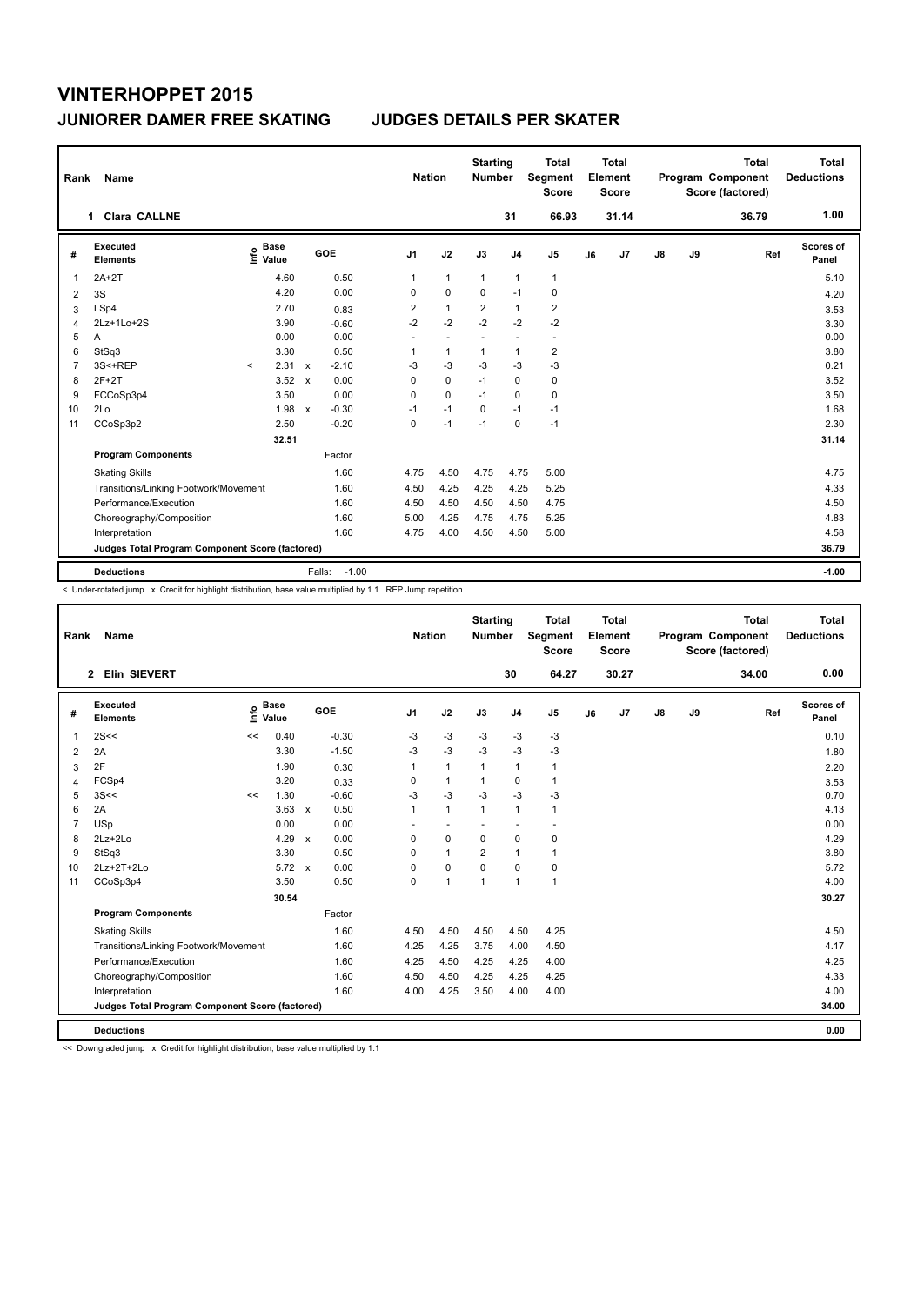| Rank           | Name                                            |                              |              |        |                | <b>Nation</b> | <b>Starting</b><br><b>Number</b> |                | Total<br>Segment<br><b>Score</b> |    | <b>Total</b><br>Element<br><b>Score</b> |               |    | <b>Total</b><br>Program Component<br>Score (factored) | <b>Total</b><br><b>Deductions</b> |
|----------------|-------------------------------------------------|------------------------------|--------------|--------|----------------|---------------|----------------------------------|----------------|----------------------------------|----|-----------------------------------------|---------------|----|-------------------------------------------------------|-----------------------------------|
|                | 3 Alexandra LINDELL                             |                              |              |        |                |               |                                  | $\overline{7}$ | 64.16                            |    | 34.56                                   |               |    | 29.60                                                 | 0.00                              |
| #              | Executed<br><b>Elements</b>                     | <b>Base</b><br>١nfo<br>Value |              | GOE    | J <sub>1</sub> | J2            | J3                               | J <sub>4</sub> | J <sub>5</sub>                   | J6 | J7                                      | $\mathsf{J}8$ | J9 | Ref                                                   | Scores of<br>Panel                |
| 1              | 2A                                              | 3.30                         |              | 0.00   | 0              | $\mathbf 0$   | $\mathbf 0$                      | $\mathbf 0$    | 0                                |    |                                         |               |    |                                                       | 3.30                              |
| 2              | 2A                                              | 3.30                         |              | 0.00   | 0              | $\mathbf 0$   | $\Omega$                         | $\mathbf{1}$   | $\mathbf 0$                      |    |                                         |               |    |                                                       | 3.30                              |
| 3              | FCCoSp3p3                                       | 3.00                         |              | 0.50   | 1              | $\mathbf{1}$  | $\mathbf{1}$                     | $\mathbf{1}$   | $\mathbf{1}$                     |    |                                         |               |    |                                                       | 3.50                              |
| 4              | 2Lz                                             | 2.10                         |              | 0.00   | 0              | $\mathbf 0$   | $\Omega$                         | $\mathbf 0$    | 0                                |    |                                         |               |    |                                                       | 2.10                              |
| 5              | LSp3                                            | 2.40                         |              | 0.50   | 0              | $\mathbf{1}$  | $\mathbf{1}$                     | $\mathbf{1}$   | $\mathbf{1}$                     |    |                                         |               |    |                                                       | 2.90                              |
| 6              | StSq2                                           | 2.60                         |              | 0.00   | 0              | $-1$          | $\mathbf 0$                      | $\mathbf{1}$   | 0                                |    |                                         |               |    |                                                       | 2.60                              |
| $\overline{7}$ | 2Lz                                             | $2.31 \times$                |              | 0.00   | 0              | 0             | $\Omega$                         | 0              | 0                                |    |                                         |               |    |                                                       | 2.31                              |
| 8              | 2F+1Lo+2Lo                                      | 4.62                         | $\mathbf{x}$ | 0.00   | 0              | $\Omega$      | $\Omega$                         | $\mathbf 0$    | $\mathbf{1}$                     |    |                                         |               |    |                                                       | 4.62                              |
| 9              | $2Lo+2T$                                        | $3.41 \times$                |              | 0.00   | 0              | 0             | $\Omega$                         | 0              | 0                                |    |                                         |               |    |                                                       | 3.41                              |
| 10             | $2F+2T$                                         | 3.52                         | $\mathbf{x}$ | 0.00   | 0              | $\mathbf 0$   | $\Omega$                         | 0              | 0                                |    |                                         |               |    |                                                       | 3.52                              |
| 11             | CCoSp3p3                                        | 3.00                         |              | 0.00   | $\Omega$       | $\mathbf 0$   | $\Omega$                         | $\mathbf 0$    | $\mathbf{1}$                     |    |                                         |               |    |                                                       | 3.00                              |
|                |                                                 | 33.56                        |              |        |                |               |                                  |                |                                  |    |                                         |               |    |                                                       | 34.56                             |
|                | <b>Program Components</b>                       |                              |              | Factor |                |               |                                  |                |                                  |    |                                         |               |    |                                                       |                                   |
|                | <b>Skating Skills</b>                           |                              |              | 1.60   | 4.00           | 4.00          | 3.50                             | 4.25           | 3.50                             |    |                                         |               |    |                                                       | 3.83                              |
|                | Transitions/Linking Footwork/Movement           |                              |              | 1.60   | 3.50           | 3.50          | 3.25                             | 3.50           | 3.75                             |    |                                         |               |    |                                                       | 3.50                              |
|                | Performance/Execution                           |                              |              | 1.60   | 3.75           | 4.00          | 3.50                             | 4.25           | 4.25                             |    |                                         |               |    |                                                       | 4.00                              |
|                | Choreography/Composition                        |                              |              | 1.60   | 3.50           | 3.75          | 3.50                             | 3.75           | 4.25                             |    |                                         |               |    |                                                       | 3.67                              |
|                | Interpretation                                  |                              |              | 1.60   | 3.50           | 3.75          | 3.50                             | 3.50           | 3.50                             |    |                                         |               |    |                                                       | 3.50                              |
|                | Judges Total Program Component Score (factored) |                              |              |        |                |               |                                  |                |                                  |    |                                         |               |    |                                                       | 29.60                             |
|                | <b>Deductions</b>                               |                              |              |        |                |               |                                  |                |                                  |    |                                         |               |    |                                                       | 0.00                              |

x Credit for highlight distribution, base value multiplied by 1.1

| Rank           | Name                                            |    |                                  |              |         |                      | <b>Nation</b> | <b>Starting</b><br><b>Number</b> |                | Total<br>Segment<br><b>Score</b> |    | Total<br>Element<br><b>Score</b> |               |    | <b>Total</b><br>Program Component<br>Score (factored) |     | Total<br><b>Deductions</b> |
|----------------|-------------------------------------------------|----|----------------------------------|--------------|---------|----------------------|---------------|----------------------------------|----------------|----------------------------------|----|----------------------------------|---------------|----|-------------------------------------------------------|-----|----------------------------|
|                | 4 Elsa SPENNINGE                                |    |                                  |              |         |                      |               |                                  | 22             | 63.81                            |    | 28.87                            |               |    | 34.94                                                 |     | 0.00                       |
| #              | Executed<br><b>Elements</b>                     |    | <b>Base</b><br>e Base<br>⊆ Value |              | GOE     | J <sub>1</sub>       | J2            | J3                               | J <sub>4</sub> | J5                               | J6 | J7                               | $\mathsf{J}8$ | J9 |                                                       | Ref | <b>Scores of</b><br>Panel  |
| 1              | $2Lz+2Lo$                                       |    | 3.90                             |              | 0.20    | 0                    | $\mathbf{1}$  | 1                                | 0              | $\mathbf{1}$                     |    |                                  |               |    |                                                       |     | 4.10                       |
| 2              | 3S<<                                            | << | 1.30                             |              | $-0.60$ | $-3$                 | $-3$          | $-3$                             | $-3$           | $-3$                             |    |                                  |               |    |                                                       |     | 0.70                       |
| 3              | 1A                                              |    | 1.10                             |              | 0.00    | $\Omega$             | $\mathbf{1}$  | $\Omega$                         | 0              | 0                                |    |                                  |               |    |                                                       |     | 1.10                       |
| 4              | FSSp2                                           |    | 2.30                             |              | 0.17    | 0                    | $\mathbf{1}$  | 0                                | 0              | 1                                |    |                                  |               |    |                                                       |     | 2.47                       |
| 5              | $2F+2Lo$                                        |    | 3.70                             |              | 0.00    | $\Omega$             | $\mathbf 0$   | $\Omega$                         | 0              | 1                                |    |                                  |               |    |                                                       |     | 3.70                       |
| 6              | 2Lz+2T+2T<<                                     | << | 4.18                             | $\mathsf{x}$ | $-0.60$ | $-1$                 | $-2$          | $-2$                             | $-2$           | $-2$                             |    |                                  |               |    |                                                       |     | 3.58                       |
| $\overline{7}$ | StSq3                                           |    | 3.30                             |              | 0.50    |                      | $\mathbf{1}$  | $\mathbf 1$                      | $\overline{2}$ | $\mathbf{1}$                     |    |                                  |               |    |                                                       |     | 3.80                       |
| 8              | 2F                                              |    | 2.09                             | $\mathsf{x}$ | 0.00    | 0                    | 0             | 0                                | 0              | 0                                |    |                                  |               |    |                                                       |     | 2.09                       |
| 9              | 2S                                              |    | $1.43 \times$                    |              | 0.00    | $\Omega$             | $\Omega$      | $\Omega$                         | $\Omega$       | 0                                |    |                                  |               |    |                                                       |     | 1.43                       |
| 10             | LSp3                                            |    | 2.40                             |              | 0.33    |                      | $\mathbf{1}$  |                                  | 0              | 0                                |    |                                  |               |    |                                                       |     | 2.73                       |
| 11             | CCoSp3p3                                        |    | 3.00                             |              | 0.17    | $\blacktriangleleft$ | $\mathbf 0$   | $\overline{1}$                   | $\Omega$       | 0                                |    |                                  |               |    |                                                       |     | 3.17                       |
|                |                                                 |    | 28.70                            |              |         |                      |               |                                  |                |                                  |    |                                  |               |    |                                                       |     | 28.87                      |
|                | <b>Program Components</b>                       |    |                                  |              | Factor  |                      |               |                                  |                |                                  |    |                                  |               |    |                                                       |     |                            |
|                | <b>Skating Skills</b>                           |    |                                  |              | 1.60    | 4.75                 | 4.00          | 4.25                             | 4.50           | 4.50                             |    |                                  |               |    |                                                       |     | 4.42                       |
|                | Transitions/Linking Footwork/Movement           |    |                                  |              | 1.60    | 4.50                 | 3.75          | 4.50                             | 3.75           | 4.50                             |    |                                  |               |    |                                                       |     | 4.25                       |
|                | Performance/Execution                           |    |                                  |              | 1.60    | 4.75                 | 4.00          | 4.25                             | 4.50           | 4.50                             |    |                                  |               |    |                                                       |     | 4.42                       |
|                | Choreography/Composition                        |    |                                  |              | 1.60    | 5.00                 | 4.00          | 4.00                             | 4.25           | 4.75                             |    |                                  |               |    |                                                       |     | 4.33                       |
|                | Interpretation                                  |    |                                  |              | 1.60    | 4.75                 | 3.75          | 4.25                             | 4.25           | 5.00                             |    |                                  |               |    |                                                       |     | 4.42                       |
|                | Judges Total Program Component Score (factored) |    |                                  |              |         |                      |               |                                  |                |                                  |    |                                  |               |    |                                                       |     | 34.94                      |
|                | <b>Deductions</b>                               |    |                                  |              |         |                      |               |                                  |                |                                  |    |                                  |               |    |                                                       |     | 0.00                       |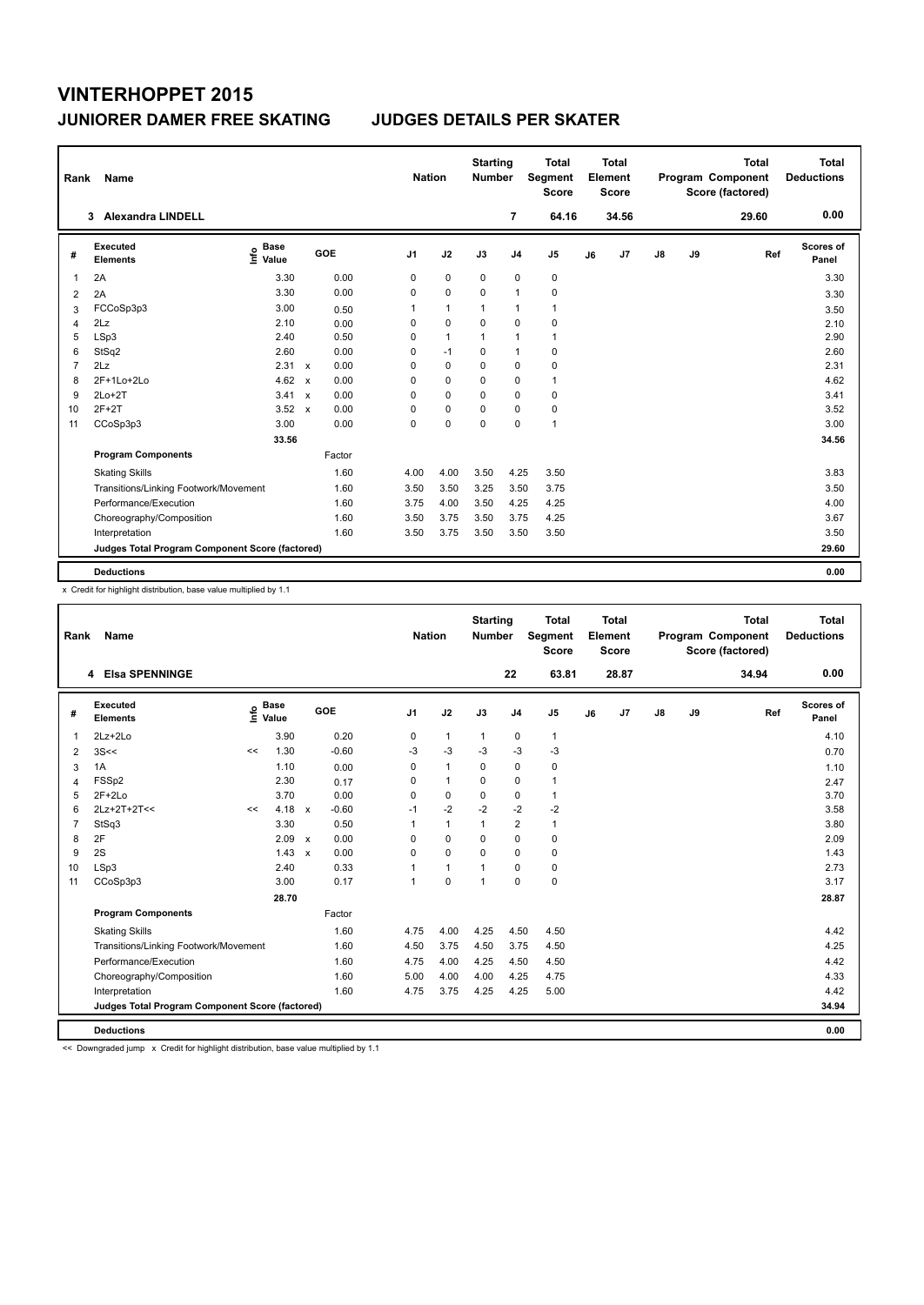| Rank | Name                                            |    |                      |              |         | <b>Nation</b>  |                | <b>Starting</b><br><b>Number</b> |                | <b>Total</b><br>Segment<br><b>Score</b> |    | <b>Total</b><br>Element<br><b>Score</b> |               |    | <b>Total</b><br>Program Component<br>Score (factored) |     | <b>Total</b><br><b>Deductions</b> |
|------|-------------------------------------------------|----|----------------------|--------------|---------|----------------|----------------|----------------------------------|----------------|-----------------------------------------|----|-----------------------------------------|---------------|----|-------------------------------------------------------|-----|-----------------------------------|
|      | <b>Olivia JENGARD</b><br>5.                     |    |                      |              |         |                |                |                                  | 20             | 60.20                                   |    | 28.60                                   |               |    | 31.60                                                 |     | 0.00                              |
| #    | Executed<br><b>Elements</b>                     | ۴۵ | <b>Base</b><br>Value |              | GOE     | J <sub>1</sub> | J2             | J3                               | J <sub>4</sub> | J <sub>5</sub>                          | J6 | J <sub>7</sub>                          | $\mathsf{J}8$ | J9 |                                                       | Ref | Scores of<br>Panel                |
| 1    | 2A                                              |    | 3.30                 |              | 0.00    | 0              | $\mathbf 0$    | $\mathbf 0$                      | $\mathbf 0$    | $\pmb{0}$                               |    |                                         |               |    |                                                       |     | 3.30                              |
| 2    | 2S                                              |    | 1.30                 |              | 0.00    | 0              | $\mathbf 0$    | $\Omega$                         | $\mathbf 0$    | $\mathbf{1}$                            |    |                                         |               |    |                                                       |     | 1.30                              |
| 3    | 2F+2T+2Lo                                       |    | 5.00                 |              | $-0.30$ | 0              | $-1$           | $-2$                             | $-1$           | $-1$                                    |    |                                         |               |    |                                                       |     | 4.70                              |
| 4    | LSp2                                            |    | 1.90                 |              | 0.00    | 0              | $\mathbf 0$    | 0                                | $-1$           | 0                                       |    |                                         |               |    |                                                       |     | 1.90                              |
| 5    | FCSSp3                                          |    | 2.60                 |              | 0.00    | 0              | 0              | 0                                | 0              | 0                                       |    |                                         |               |    |                                                       |     | 2.60                              |
| 6    | 1A                                              |    | 1.10                 |              | 0.00    | 0              | $\mathbf 0$    | $\Omega$                         | $\mathbf 0$    | $\mathbf 0$                             |    |                                         |               |    |                                                       |     | 1.10                              |
| 7    | $2Lze+2T$                                       | e  | 3.08                 | $\mathsf{x}$ | $-0.40$ | $-1$           | $-1$           | $-2$                             | $-1$           | $-2$                                    |    |                                         |               |    |                                                       |     | 2.68                              |
| 8    | $2F+1Lo$                                        |    | 2.64                 | $\mathsf{x}$ | 0.00    | 0              | $\mathbf 0$    | 0                                | $\mathbf 0$    | 0                                       |    |                                         |               |    |                                                       |     | 2.64                              |
| 9    | CCoSp3p4                                        |    | 3.50                 |              | 0.00    | 0              | 0              | 0                                | 0              | 0                                       |    |                                         |               |    |                                                       |     | 3.50                              |
| 10   | 2Lze                                            | e  | 1.65                 | $\mathbf{x}$ | $-0.40$ | $-1$           | $-2$           | $-2$                             | $-1$           | $-1$                                    |    |                                         |               |    |                                                       |     | 1.25                              |
| 11   | StSq3                                           |    | 3.30                 |              | 0.33    | 0              | $\overline{1}$ | 0                                | $\overline{1}$ | $\mathbf{1}$                            |    |                                         |               |    |                                                       |     | 3.63                              |
|      |                                                 |    | 29.37                |              |         |                |                |                                  |                |                                         |    |                                         |               |    |                                                       |     | 28.60                             |
|      | <b>Program Components</b>                       |    |                      |              | Factor  |                |                |                                  |                |                                         |    |                                         |               |    |                                                       |     |                                   |
|      | <b>Skating Skills</b>                           |    |                      |              | 1.60    | 4.25           | 4.00           | 3.75                             | 4.00           | 4.00                                    |    |                                         |               |    |                                                       |     | 4.00                              |
|      | Transitions/Linking Footwork/Movement           |    |                      |              | 1.60    | 4.25           | 3.50           | 3.50                             | 3.50           | 3.25                                    |    |                                         |               |    |                                                       |     | 3.50                              |
|      | Performance/Execution                           |    |                      |              | 1.60    | 4.50           | 4.25           | 4.00                             | 4.25           | 4.25                                    |    |                                         |               |    |                                                       |     | 4.25                              |
|      | Choreography/Composition                        |    |                      |              | 1.60    | 4.50           | 3.75           | 4.25                             | 4.00           | 3.50                                    |    |                                         |               |    |                                                       |     | 4.00                              |
|      | Interpretation                                  |    |                      |              | 1.60    | 4.50           | 3.75           | 4.00                             | 4.25           | 3.50                                    |    |                                         |               |    |                                                       |     | 4.00                              |
|      | Judges Total Program Component Score (factored) |    |                      |              |         |                |                |                                  |                |                                         |    |                                         |               |    |                                                       |     | 31.60                             |
|      | <b>Deductions</b>                               |    |                      |              |         |                |                |                                  |                |                                         |    |                                         |               |    |                                                       |     | 0.00                              |

x Credit for highlight distribution, base value multiplied by 1.1 e Wrong edge

| Rank           | Name                                            |         |                      |                           |            |                | <b>Nation</b> | <b>Starting</b><br><b>Number</b> |                | <b>Total</b><br>Segment<br><b>Score</b> |    | <b>Total</b><br>Element<br><b>Score</b> |               |    | <b>Total</b><br>Program Component<br>Score (factored) | <b>Total</b><br><b>Deductions</b> |
|----------------|-------------------------------------------------|---------|----------------------|---------------------------|------------|----------------|---------------|----------------------------------|----------------|-----------------------------------------|----|-----------------------------------------|---------------|----|-------------------------------------------------------|-----------------------------------|
|                | Josefin FLOMÉN<br>6                             |         |                      |                           |            |                |               |                                  | 24             | 58.53                                   |    | 27.85                                   |               |    | 30.68                                                 | 0.00                              |
| #              | Executed<br><b>Elements</b>                     | ١nfo    | <b>Base</b><br>Value |                           | <b>GOE</b> | J <sub>1</sub> | J2            | J3                               | J <sub>4</sub> | J5                                      | J6 | J7                                      | $\mathsf{J}8$ | J9 | Ref                                                   | Scores of<br>Panel                |
| 1              | 3S                                              |         | 4.20                 |                           | $-1.40$    | $-2$           | $-2$          | $-2$                             | $-2$           | $-2$                                    |    |                                         |               |    |                                                       | 2.80                              |
| 2              | 2A                                              |         | 3.30                 |                           | $-1.50$    | $-3$           | $-3$          | $-3$                             | $-3$           | $-3$                                    |    |                                         |               |    |                                                       | 1.80                              |
| 3              | $2Lz+2T$                                        |         | 3.40                 |                           | $-0.10$    | 0              | 0             | 0                                | $-1$           | $-1$                                    |    |                                         |               |    |                                                       | 3.30                              |
| $\overline{4}$ | LSp1                                            |         | 1.50                 |                           | $-0.50$    | 0              | $-1$          | $-2$                             | $-2$           | $-2$                                    |    |                                         |               |    |                                                       | 1.00                              |
| 5              | 2A<                                             | $\prec$ | 2.30                 |                           | $-1.50$    | $-3$           | $-3$          | $-3$                             | $-2$           | $-3$                                    |    |                                         |               |    |                                                       | 0.80                              |
| 6              | 2Lo+1Lo+2S                                      |         | 3.96                 | $\boldsymbol{\mathsf{x}}$ | $-0.30$    | $-1$           | $-1$          | $-1$                             | $-1$           | $-1$                                    |    |                                         |               |    |                                                       | 3.66                              |
| $\overline{7}$ | 2Lo                                             |         | 1.98                 | $\boldsymbol{\mathsf{x}}$ | 0.00       | 0              | $\mathbf 0$   | $\Omega$                         | 0              | 0                                       |    |                                         |               |    |                                                       | 1.98                              |
| 8              | CCoSp3p4                                        |         | 3.50                 |                           | 0.17       | 0              | $\mathbf 0$   | 1                                | 0              | $\mathbf{1}$                            |    |                                         |               |    |                                                       | 3.67                              |
| 9              | $2Lz+2T$                                        |         | $3.74 \times$        |                           | $-0.10$    | $\Omega$       | $-1$          | $-1$                             | 0              | 0                                       |    |                                         |               |    |                                                       | 3.64                              |
| 10             | StSq2                                           |         | 2.60                 |                           | 0.00       | $\Omega$       | 0             | 1                                | 0              | 0                                       |    |                                         |               |    |                                                       | 2.60                              |
| 11             | FSSp3                                           |         | 2.60                 |                           | 0.00       | $\Omega$       | $\mathbf 0$   | $\Omega$                         | $\mathbf{1}$   | $-1$                                    |    |                                         |               |    |                                                       | 2.60                              |
|                |                                                 |         | 33.08                |                           |            |                |               |                                  |                |                                         |    |                                         |               |    |                                                       | 27.85                             |
|                | <b>Program Components</b>                       |         |                      |                           | Factor     |                |               |                                  |                |                                         |    |                                         |               |    |                                                       |                                   |
|                | <b>Skating Skills</b>                           |         |                      |                           | 1.60       | 4.25           | 3.75          | 4.00                             | 4.25           | 3.75                                    |    |                                         |               |    |                                                       | 4.00                              |
|                | Transitions/Linking Footwork/Movement           |         |                      |                           | 1.60       | 4.00           | 3.75          | 3.75                             | 3.50           | 3.50                                    |    |                                         |               |    |                                                       | 3.67                              |
|                | Performance/Execution                           |         |                      |                           | 1.60       | 4.00           | 4.00          | 4.00                             | 3.75           | 3.50                                    |    |                                         |               |    |                                                       | 3.92                              |
|                | Choreography/Composition                        |         |                      |                           | 1.60       | 4.25           | 3.75          | 4.00                             | 4.00           | 3.50                                    |    |                                         |               |    |                                                       | 3.92                              |
|                | Interpretation                                  |         |                      |                           | 1.60       | 4.00           | 3.50          | 3.75                             | 3.75           | 3.25                                    |    |                                         |               |    |                                                       | 3.67                              |
|                | Judges Total Program Component Score (factored) |         |                      |                           |            |                |               |                                  |                |                                         |    |                                         |               |    |                                                       | 30.68                             |
|                | <b>Deductions</b>                               |         |                      |                           |            |                |               |                                  |                |                                         |    |                                         |               |    |                                                       | 0.00                              |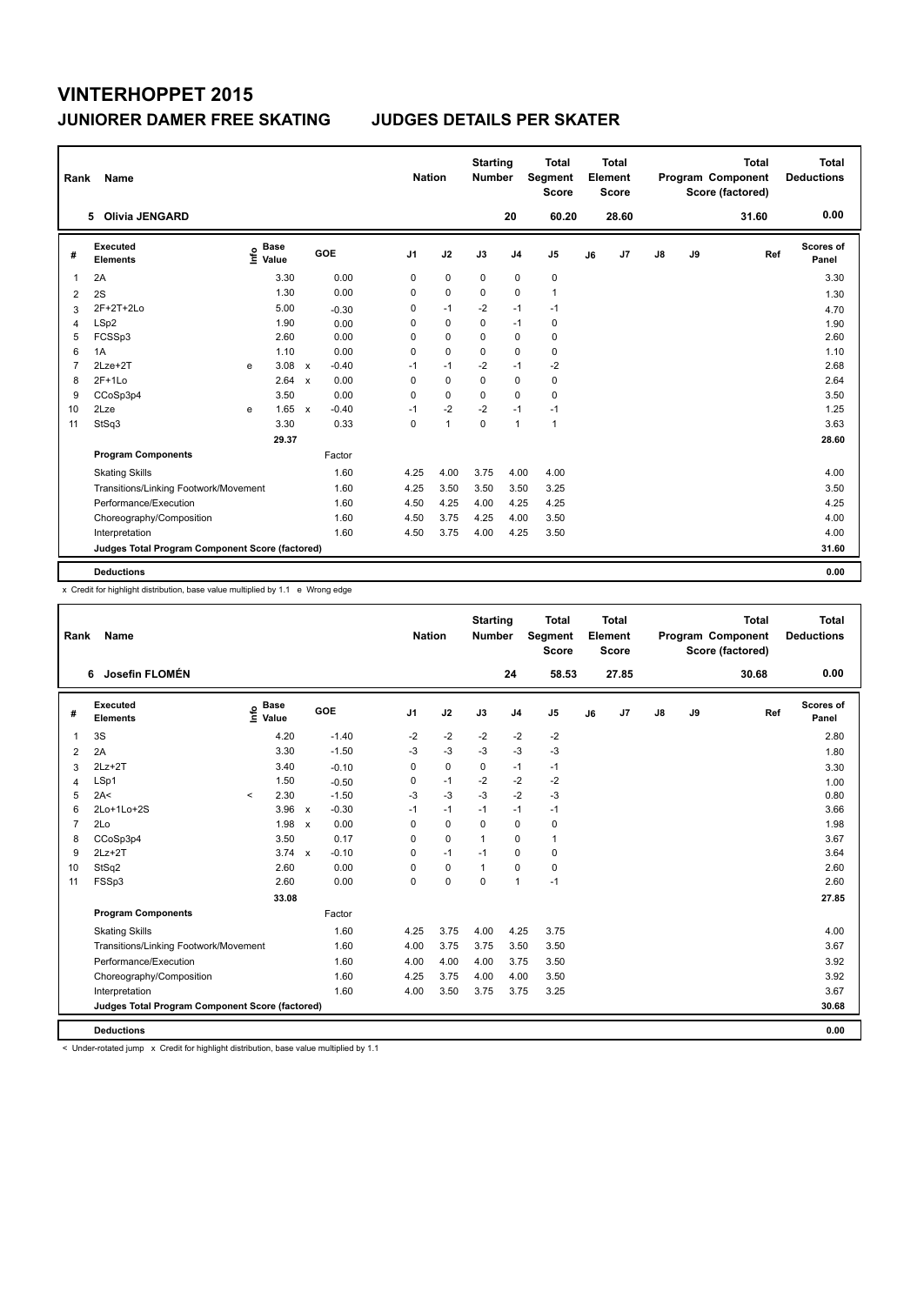| Rank           | Name                                            |      |                      |                           |         | <b>Nation</b>  |                | <b>Starting</b><br><b>Number</b> |                | Total<br>Segment<br><b>Score</b> |    | <b>Total</b><br>Element<br><b>Score</b> |               |    | <b>Total</b><br>Program Component<br>Score (factored) | <b>Total</b><br><b>Deductions</b> |
|----------------|-------------------------------------------------|------|----------------------|---------------------------|---------|----------------|----------------|----------------------------------|----------------|----------------------------------|----|-----------------------------------------|---------------|----|-------------------------------------------------------|-----------------------------------|
|                | 7 Lydia BRUHN                                   |      |                      |                           |         |                |                |                                  | 23             | 58.02                            |    | 26.29                                   |               |    | 31.73                                                 | 0.00                              |
| #              | Executed<br><b>Elements</b>                     | ١nf٥ | <b>Base</b><br>Value |                           | GOE     | J <sub>1</sub> | J2             | J3                               | J <sub>4</sub> | J <sub>5</sub>                   | J6 | J7                                      | $\mathsf{J}8$ | J9 | Ref                                                   | Scores of<br>Panel                |
| 1              | 2A<<                                            | <<   | 1.10                 |                           | $-0.60$ | -3             | $-3$           | $-3$                             | $-3$           | $-3$                             |    |                                         |               |    |                                                       | 0.50                              |
| 2              | 3Lo<<+2T                                        | <<   | 3.10                 |                           | $-0.90$ | $-3$           | $-3$           | $-3$                             | $-3$           | $-3$                             |    |                                         |               |    |                                                       | 2.20                              |
| 3              | CCoSp3p4                                        |      | 3.50                 |                           | 0.50    | 1              | $\mathbf{1}$   | $\overline{2}$                   | $\mathbf{1}$   | $\mathbf{1}$                     |    |                                         |               |    |                                                       | 4.00                              |
| 4              | $2Lz+2T$                                        |      | 3.40                 |                           | 0.00    | 0              | $\mathbf{1}$   | $-1$                             | $\pmb{0}$      | 0                                |    |                                         |               |    |                                                       | 3.40                              |
| 5              | 1A                                              |      | 1.10                 |                           | 0.00    | 0              | 0              | 0                                | $\mathbf 0$    | 0                                |    |                                         |               |    |                                                       | 1.10                              |
| 6              | 2F                                              |      | 2.09                 | $\mathsf{x}$              | 0.00    | 0              | $\mathbf 0$    | $\mathbf 0$                      | $-1$           | 0                                |    |                                         |               |    |                                                       | 2.09                              |
| $\overline{7}$ | StSq2                                           |      | 2.60                 |                           | 0.33    | 0              | $\mathbf{1}$   | $\mathbf{1}$                     | $\mathbf{1}$   | 0                                |    |                                         |               |    |                                                       | 2.93                              |
| 8              | FCCoSp3p3                                       |      | 3.00                 |                           | 0.00    | 0              | $\mathbf 0$    | $\Omega$                         | $\mathbf 0$    | 0                                |    |                                         |               |    |                                                       | 3.00                              |
| 9              | 2Lz+1Lo+2S                                      |      | 4.29                 | $\boldsymbol{\mathsf{x}}$ | 0.00    | 0              | 0              | $\Omega$                         | 0              | 0                                |    |                                         |               |    |                                                       | 4.29                              |
| 10             | 1F                                              |      | 0.55                 | $\mathbf{x}$              | 0.00    | 0              | $\mathbf 0$    | $\Omega$                         | 0              | $-1$                             |    |                                         |               |    |                                                       | 0.55                              |
| 11             | FCSSp1                                          |      | 1.90                 |                           | 0.33    | 0              | $\overline{1}$ | $\overline{1}$                   | $\mathbf{1}$   | 0                                |    |                                         |               |    |                                                       | 2.23                              |
|                |                                                 |      | 26.63                |                           |         |                |                |                                  |                |                                  |    |                                         |               |    |                                                       | 26.29                             |
|                | <b>Program Components</b>                       |      |                      |                           | Factor  |                |                |                                  |                |                                  |    |                                         |               |    |                                                       |                                   |
|                | <b>Skating Skills</b>                           |      |                      |                           | 1.60    | 4.25           | 4.50           | 4.25                             | 4.50           | 4.00                             |    |                                         |               |    |                                                       | 4.33                              |
|                | Transitions/Linking Footwork/Movement           |      |                      |                           | 1.60    | 3.75           | 4.25           | 3.50                             | 3.50           | 3.50                             |    |                                         |               |    |                                                       | 3.58                              |
|                | Performance/Execution                           |      |                      |                           | 1.60    | 4.00           | 4.50           | 3.75                             | 4.00           | 4.25                             |    |                                         |               |    |                                                       | 4.08                              |
|                | Choreography/Composition                        |      |                      |                           | 1.60    | 3.75           | 4.25           | 3.75                             | 4.25           | 3.75                             |    |                                         |               |    |                                                       | 3.92                              |
|                | Interpretation                                  |      |                      |                           | 1.60    | 4.00           | 4.25           | 3.75                             | 4.00           | 3.50                             |    |                                         |               |    |                                                       | 3.92                              |
|                | Judges Total Program Component Score (factored) |      |                      |                           |         |                |                |                                  |                |                                  |    |                                         |               |    |                                                       | 31.73                             |
|                | <b>Deductions</b>                               |      |                      |                           |         |                |                |                                  |                |                                  |    |                                         |               |    |                                                       | 0.00                              |

<< Downgraded jump x Credit for highlight distribution, base value multiplied by 1.1

| Rank           | Name                                            |      |                      |         | <b>Nation</b>  |              | <b>Starting</b><br><b>Number</b> |                | <b>Total</b><br>Segment<br><b>Score</b> |    | <b>Total</b><br>Element<br><b>Score</b> |               |    | <b>Total</b><br>Program Component<br>Score (factored) |     | <b>Total</b><br><b>Deductions</b> |
|----------------|-------------------------------------------------|------|----------------------|---------|----------------|--------------|----------------------------------|----------------|-----------------------------------------|----|-----------------------------------------|---------------|----|-------------------------------------------------------|-----|-----------------------------------|
|                | <b>Esmeralda ANDERSSON</b><br>8                 |      |                      |         |                |              |                                  | 25             | 57.52                                   |    | 25.79                                   |               |    | 31.73                                                 |     | 0.00                              |
| #              | Executed<br><b>Elements</b>                     | Life | <b>Base</b><br>Value | GOE     | J <sub>1</sub> | J2           | J3                               | J <sub>4</sub> | J5                                      | J6 | J7                                      | $\mathsf{J}8$ | J9 |                                                       | Ref | Scores of<br>Panel                |
| 1              | 2Lze+2Lo                                        | e    | 3.30                 | $-0.80$ | $-3$           | $-3$         | $-2$                             | $-2$           | $-3$                                    |    |                                         |               |    |                                                       |     | 2.50                              |
| 2              | 2A<<                                            | <<   | 1.10                 | $-0.60$ | $-3$           | $-3$         | $-3$                             | $-3$           | $-3$                                    |    |                                         |               |    |                                                       |     | 0.50                              |
| 3              | $2Lze+2T$                                       | e    | 2.80                 | $-0.90$ | $-3$           | $-3$         | $-3$                             | $-3$           | $-2$                                    |    |                                         |               |    |                                                       |     | 1.90                              |
| 4              | FSSp3                                           |      | 2.60                 | 0.50    | 1              | $\mathbf{1}$ | 1                                | $\mathbf{1}$   | 1                                       |    |                                         |               |    |                                                       |     | 3.10                              |
| 5              | $2F+2T$                                         |      | 3.20                 | 0.10    | $\Omega$       | $\mathbf{1}$ | $-1$                             | 0              | 1                                       |    |                                         |               |    |                                                       |     | 3.30                              |
| 6              | 2S                                              |      | $1.43 \times$        | 0.00    | $\Omega$       | 0            | 0                                | 0              | 0                                       |    |                                         |               |    |                                                       |     | 1.43                              |
| $\overline{7}$ | LSp2                                            |      | 1.90                 | 0.67    |                | $\mathbf{1}$ | 2                                | $\mathbf{1}$   | $\overline{\mathbf{c}}$                 |    |                                         |               |    |                                                       |     | 2.57                              |
| 8              | 2F                                              |      | 2.09 x               | 0.20    | 0              | 1            | $-1$                             | $\mathbf{1}$   | 1                                       |    |                                         |               |    |                                                       |     | 2.29                              |
| 9              | StSq2                                           |      | 2.60                 | 0.17    | $\Omega$       | $\mathbf 0$  | $\Omega$                         | $\mathbf{1}$   | 1                                       |    |                                         |               |    |                                                       |     | 2.77                              |
| 10             | 2S                                              |      | $1.43 \times$        | 0.00    | 0              | 0            | 0                                | 0              | 0                                       |    |                                         |               |    |                                                       |     | 1.43                              |
| 11             | CCoSp3p4                                        |      | 3.50                 | 0.50    | $\Omega$       | $\mathbf{1}$ | 1                                | $\overline{2}$ | 1                                       |    |                                         |               |    |                                                       |     | 4.00                              |
|                |                                                 |      | 25.95                |         |                |              |                                  |                |                                         |    |                                         |               |    |                                                       |     | 25.79                             |
|                | <b>Program Components</b>                       |      |                      | Factor  |                |              |                                  |                |                                         |    |                                         |               |    |                                                       |     |                                   |
|                | <b>Skating Skills</b>                           |      |                      | 1.60    | 4.25           | 4.25         | 3.75                             | 4.50           | 4.25                                    |    |                                         |               |    |                                                       |     | 4.25                              |
|                | Transitions/Linking Footwork/Movement           |      |                      | 1.60    | 3.75           | 3.75         | 3.50                             | 3.75           | 4.00                                    |    |                                         |               |    |                                                       |     | 3.75                              |
|                | Performance/Execution                           |      |                      | 1.60    | 4.25           | 4.00         | 3.75                             | 4.50           | 4.00                                    |    |                                         |               |    |                                                       |     | 4.08                              |
|                | Choreography/Composition                        |      |                      | 1.60    | 3.75           | 4.00         | 3.75                             | 4.25           | 3.75                                    |    |                                         |               |    |                                                       |     | 3.83                              |
|                | Interpretation                                  |      |                      | 1.60    | 4.00           | 4.00         | 3.75                             | 4.25           | 3.75                                    |    |                                         |               |    |                                                       |     | 3.92                              |
|                | Judges Total Program Component Score (factored) |      |                      |         |                |              |                                  |                |                                         |    |                                         |               |    |                                                       |     | 31.73                             |
|                | <b>Deductions</b>                               |      |                      |         |                |              |                                  |                |                                         |    |                                         |               |    |                                                       |     | 0.00                              |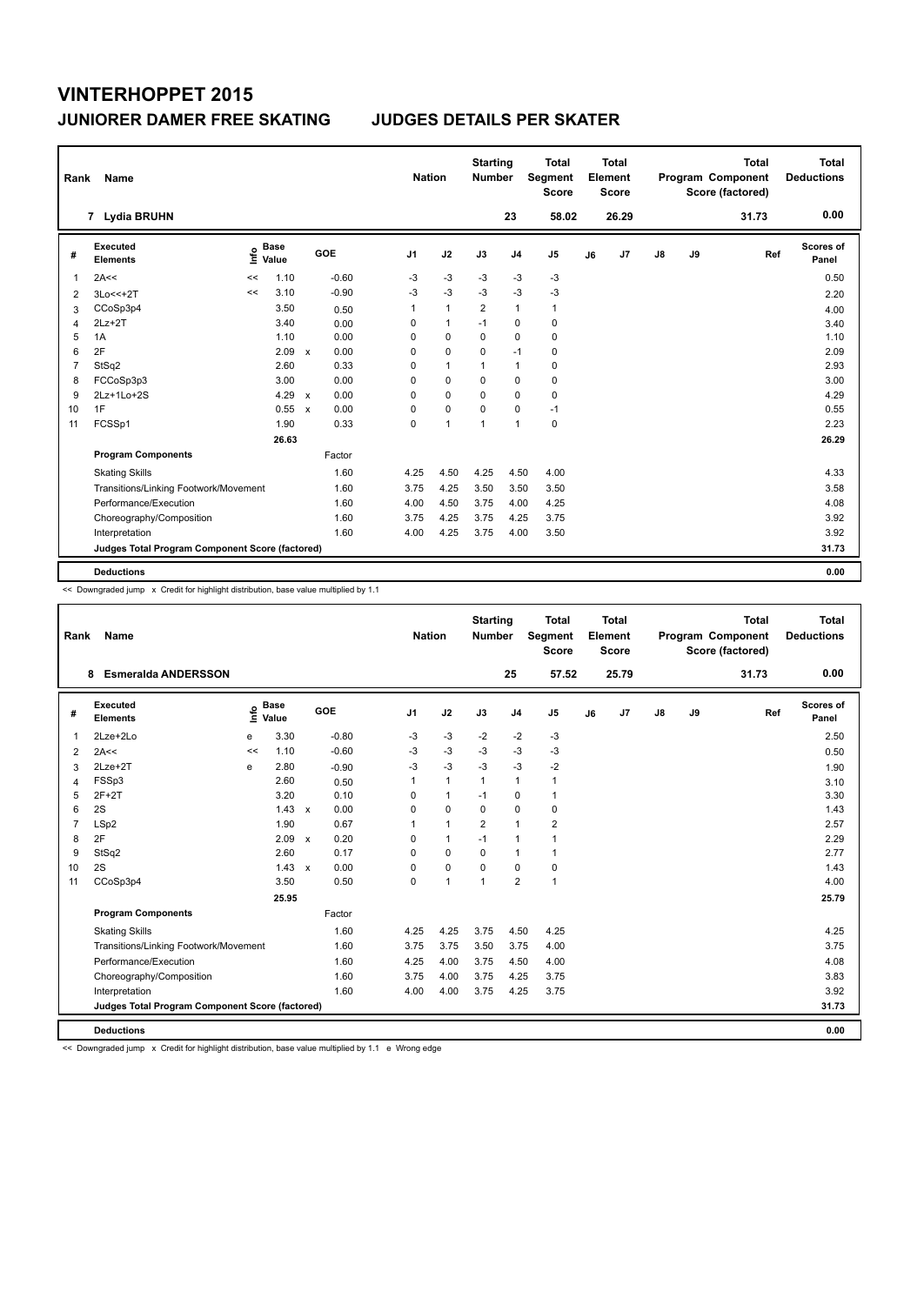| Rank           | Name                                            |         |                      |              |         | <b>Nation</b>  |              | <b>Starting</b><br><b>Number</b> |                | <b>Total</b><br>Segment<br><b>Score</b> |    | <b>Total</b><br>Element<br>Score |               |    | <b>Total</b><br>Program Component<br>Score (factored) | Total<br><b>Deductions</b> |
|----------------|-------------------------------------------------|---------|----------------------|--------------|---------|----------------|--------------|----------------------------------|----------------|-----------------------------------------|----|----------------------------------|---------------|----|-------------------------------------------------------|----------------------------|
|                | Sabina LÖÖF<br>9                                |         |                      |              |         |                |              |                                  | 17             | 57.48                                   |    | 27.08                            |               |    | 30.40                                                 | 0.00                       |
| #              | <b>Executed</b><br><b>Elements</b>              | ١nf٥    | <b>Base</b><br>Value |              | GOE     | J <sub>1</sub> | J2           | J3                               | J <sub>4</sub> | J <sub>5</sub>                          | J6 | J7                               | $\mathsf{J}8$ | J9 | Ref                                                   | Scores of<br>Panel         |
| 1              | 2A                                              |         | 3.30                 |              | $-1.00$ | $-2$           | $-3$         | $-2$                             | $-2$           | $-2$                                    |    |                                  |               |    |                                                       | 2.30                       |
| $\overline{2}$ | $2F+2T$                                         |         | 3.20                 |              | 0.00    | 0              | $\mathbf 0$  | $\Omega$                         | $\mathbf 0$    | $\pmb{0}$                               |    |                                  |               |    |                                                       | 3.20                       |
| 3              | 2A                                              |         | 3.30                 |              | $-1.00$ | $-2$           | $-3$         | $-1$                             | $-2$           | $-2$                                    |    |                                  |               |    |                                                       | 2.30                       |
| 4              | FCCoSp3p3                                       |         | 3.00                 |              | 0.00    | 0              | $\mathbf{1}$ | $\Omega$                         | 0              | 0                                       |    |                                  |               |    |                                                       | 3.00                       |
| 5              | $2F+2T$                                         |         | 3.20                 |              | 0.00    | 0              | 0            | 0                                | 0              | $\mathbf{1}$                            |    |                                  |               |    |                                                       | 3.20                       |
| 6              | 2Lo+1Lo+2S<                                     | $\prec$ | 3.52                 | $\mathbf{x}$ | $-0.60$ | $-2$           | $-2$         | $-2$                             | $-2$           | $-2$                                    |    |                                  |               |    |                                                       | 2.92                       |
| $\overline{7}$ | LSp3                                            |         | 2.40                 |              | 0.50    | 1              | $\mathbf{1}$ | $\mathbf{1}$                     | $\mathbf{1}$   | $\mathbf{1}$                            |    |                                  |               |    |                                                       | 2.90                       |
| 8              | StSq2                                           |         | 2.60                 |              | $-0.17$ | 0              | $-1$         | $\Omega$                         | $\pmb{0}$      | $-1$                                    |    |                                  |               |    |                                                       | 2.43                       |
| 9              | 2S                                              |         | $1.43 \times$        |              | 0.07    | 0              | 0            | $\mathbf{1}$                     | 0              | $\mathbf{1}$                            |    |                                  |               |    |                                                       | 1.50                       |
| 10             | 2Lo<                                            | $\prec$ | 1.43                 | $\mathsf{x}$ | $-0.60$ | $-2$           | $-2$         | $-2$                             | $-2$           | -2                                      |    |                                  |               |    |                                                       | 0.83                       |
| 11             | CCoSp3p2                                        |         | 2.50                 |              | 0.00    | 0              | $\mathbf 0$  | 0                                | $\mathbf 0$    | $\mathbf 0$                             |    |                                  |               |    |                                                       | 2.50                       |
|                |                                                 |         | 29.88                |              |         |                |              |                                  |                |                                         |    |                                  |               |    |                                                       | 27.08                      |
|                | <b>Program Components</b>                       |         |                      |              | Factor  |                |              |                                  |                |                                         |    |                                  |               |    |                                                       |                            |
|                | <b>Skating Skills</b>                           |         |                      |              | 1.60    | 4.25           | 4.00         | 3.50                             | 4.25           | 4.00                                    |    |                                  |               |    |                                                       | 4.08                       |
|                | Transitions/Linking Footwork/Movement           |         |                      |              | 1.60    | 4.00           | 3.50         | 3.25                             | 3.50           | 3.50                                    |    |                                  |               |    |                                                       | 3.50                       |
|                | Performance/Execution                           |         |                      |              | 1.60    | 4.25           | 3.75         | 4.00                             | 4.00           | 4.00                                    |    |                                  |               |    |                                                       | 4.00                       |
|                | Choreography/Composition                        |         |                      |              | 1.60    | 4.00           | 3.50         | 3.75                             | 3.75           | 3.75                                    |    |                                  |               |    |                                                       | 3.75                       |
|                | Interpretation                                  |         |                      |              | 1.60    | 4.00           | 3.50         | 3.50                             | 4.00           | 3.50                                    |    |                                  |               |    |                                                       | 3.67                       |
|                | Judges Total Program Component Score (factored) |         |                      |              |         |                |              |                                  |                |                                         |    |                                  |               |    |                                                       | 30.40                      |
|                | <b>Deductions</b>                               |         |                      |              |         |                |              |                                  |                |                                         |    |                                  |               |    |                                                       | 0.00                       |

< Under-rotated jump x Credit for highlight distribution, base value multiplied by 1.1

| Rank           | Name                                            |                            |              |         | <b>Nation</b>  |              | <b>Starting</b><br><b>Number</b> |                | <b>Total</b><br>Segment<br><b>Score</b> |    | <b>Total</b><br>Element<br><b>Score</b> |               |    | <b>Total</b><br>Program Component<br>Score (factored) | <b>Total</b><br><b>Deductions</b> |
|----------------|-------------------------------------------------|----------------------------|--------------|---------|----------------|--------------|----------------------------------|----------------|-----------------------------------------|----|-----------------------------------------|---------------|----|-------------------------------------------------------|-----------------------------------|
| 10             | <b>Eszter SZOMBATHELYI</b>                      |                            |              |         |                |              |                                  | 21             | 57.24                                   |    | 27.65                                   |               |    | 29.59                                                 | 0.00                              |
| #              | Executed<br><b>Elements</b>                     | <b>Base</b><br>۴ů<br>Value | GOE          |         | J <sub>1</sub> | J2           | J3                               | J <sub>4</sub> | J <sub>5</sub>                          | J6 | J7                                      | $\mathsf{J}8$ | J9 | Ref                                                   | Scores of<br>Panel                |
| 1              | 1A                                              | 1.10                       |              | $-0.60$ | $-3$           | $-3$         | $-3$                             | $-3$           | $-3$                                    |    |                                         |               |    |                                                       | 0.50                              |
| 2              | 2Lz+2Lo                                         | 3.90                       |              | 0.00    | 0              | $\Omega$     | $\Omega$                         | $\mathbf 0$    | 0                                       |    |                                         |               |    |                                                       | 3.90                              |
| 3              | 2S                                              | 1.30                       |              | 0.00    | 0              | 0            | 0                                | 0              | 1                                       |    |                                         |               |    |                                                       | 1.30                              |
| $\overline{4}$ | FSSp3                                           | 2.60                       |              | 0.00    | 1              | 0            | $\mathbf 0$                      | 0              | 0                                       |    |                                         |               |    |                                                       | 2.60                              |
| 5              | $2A+2T$                                         | 5.06                       | $\mathsf{x}$ | $-0.50$ | $-1$           | $-1$         | $-1$                             | $-1$           | $-1$                                    |    |                                         |               |    |                                                       | 4.56                              |
| 6              | $2F+2T$                                         | $3.52 \times$              |              | 0.00    | 0              | 0            | $-1$                             | 0              | 0                                       |    |                                         |               |    |                                                       | 3.52                              |
| $\overline{7}$ | 2Lz                                             | $2.31 \times$              |              | 0.10    | 0              | 1            | $\Omega$                         | 0              | $\mathbf{1}$                            |    |                                         |               |    |                                                       | 2.41                              |
| 8              | StSq2                                           | 2.60                       |              | 0.17    | 0              | $\mathbf 0$  | 1                                | 0              | $\mathbf{1}$                            |    |                                         |               |    |                                                       | 2.77                              |
| 9              | 2F                                              | $2.09 \times$              |              | 0.00    | 0              | $\mathbf{1}$ | $-1$                             | 0              | 0                                       |    |                                         |               |    |                                                       | 2.09                              |
| 10             | LSp1                                            | 1.50                       |              | 0.00    | 0              | 0            | $-2$                             | 0              | 0                                       |    |                                         |               |    |                                                       | 1.50                              |
| 11             | CCoSp3p2                                        | 2.50                       |              | 0.00    | $\Omega$       | $\Omega$     | $\overline{1}$                   | $\Omega$       | 0                                       |    |                                         |               |    |                                                       | 2.50                              |
|                |                                                 | 28.48                      |              |         |                |              |                                  |                |                                         |    |                                         |               |    |                                                       | 27.65                             |
|                | <b>Program Components</b>                       |                            | Factor       |         |                |              |                                  |                |                                         |    |                                         |               |    |                                                       |                                   |
|                | <b>Skating Skills</b>                           |                            |              | 1.60    | 4.25           | 3.75         | 3.75                             | 3.75           | 4.00                                    |    |                                         |               |    |                                                       | 3.83                              |
|                | Transitions/Linking Footwork/Movement           |                            |              | 1.60    | 4.00           | 3.25         | 3.50                             | 3.50           | 3.75                                    |    |                                         |               |    |                                                       | 3.58                              |
|                | Performance/Execution                           |                            |              | 1.60    | 4.50           | 3.75         | 4.00                             | 3.75           | 3.75                                    |    |                                         |               |    |                                                       | 3.83                              |
|                | Choreography/Composition                        |                            |              | 1.60    | 4.50           | 3.50         | 3.75                             | 3.50           | 3.75                                    |    |                                         |               |    |                                                       | 3.67                              |
|                | Interpretation                                  |                            |              | 1.60    | 4.25           | 3.50         | 3.75                             | 3.50           | 3.50                                    |    |                                         |               |    |                                                       | 3.58                              |
|                | Judges Total Program Component Score (factored) |                            |              |         |                |              |                                  |                |                                         |    |                                         |               |    |                                                       | 29.59                             |
|                | <b>Deductions</b>                               |                            |              |         |                |              |                                  |                |                                         |    |                                         |               |    |                                                       | 0.00                              |

x Credit for highlight distribution, base value multiplied by 1.1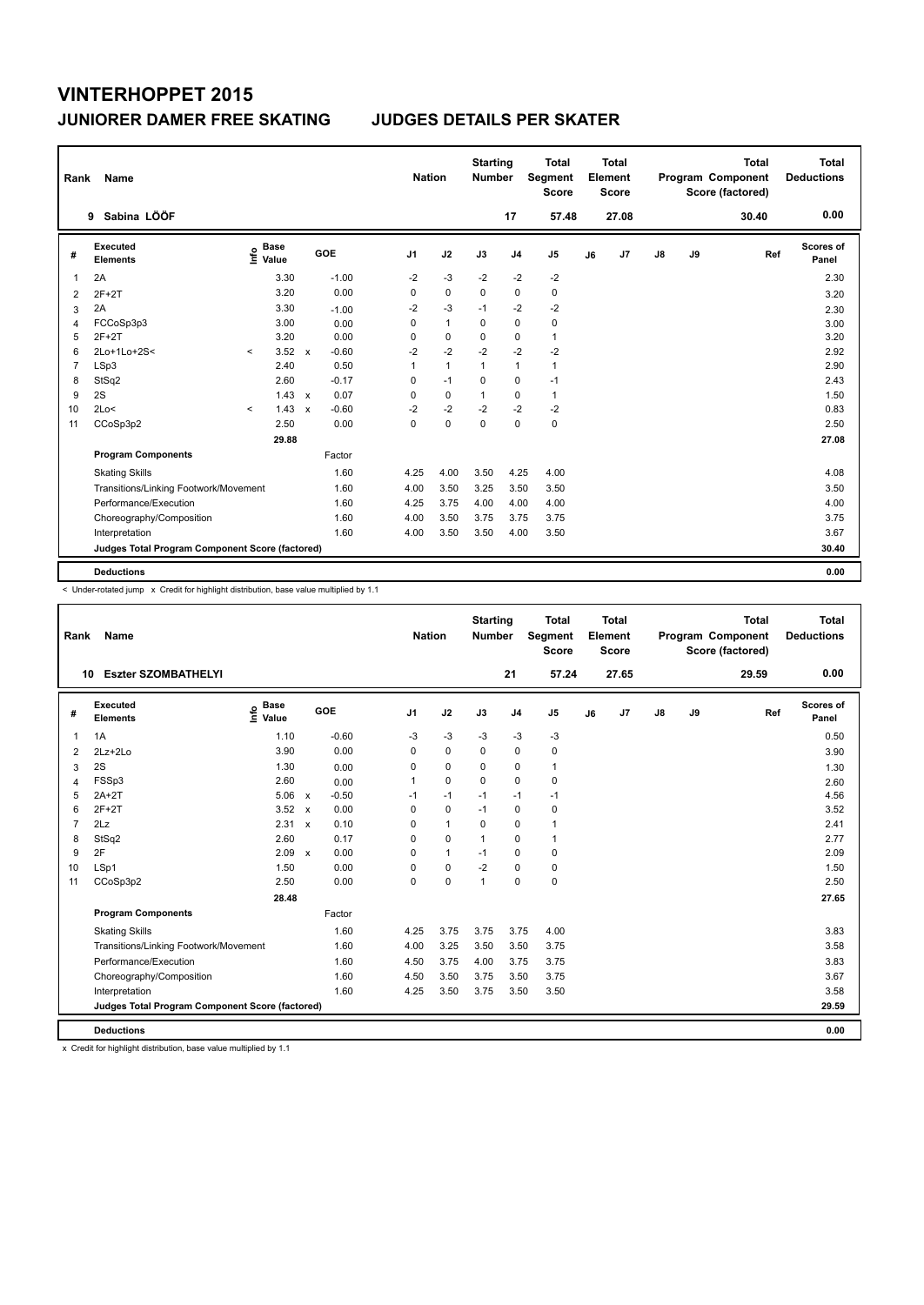| Rank           | Name                                            |                            |                           |         |                | <b>Nation</b> |                | <b>Starting</b><br><b>Number</b> |                | <b>Total</b><br>Segment<br><b>Score</b> |    | <b>Total</b><br>Element<br><b>Score</b> |               |    | <b>Total</b><br>Program Component<br>Score (factored) | <b>Total</b><br><b>Deductions</b> |
|----------------|-------------------------------------------------|----------------------------|---------------------------|---------|----------------|---------------|----------------|----------------------------------|----------------|-----------------------------------------|----|-----------------------------------------|---------------|----|-------------------------------------------------------|-----------------------------------|
|                | Johanna FORSBERG<br>11                          |                            |                           |         |                |               |                |                                  | 9              | 56.71                                   |    | 28.58                                   |               |    | 28.13                                                 | 0.00                              |
| #              | Executed<br><b>Elements</b>                     | <b>Base</b><br>۴۵<br>Value |                           | GOE     | J <sub>1</sub> |               | J2             | J3                               | J <sub>4</sub> | J <sub>5</sub>                          | J6 | J <sub>7</sub>                          | $\mathsf{J}8$ | J9 | Ref                                                   | Scores of<br>Panel                |
| 1              | FCCoSp3p3                                       | 3.00                       |                           | 0.33    |                | 0             | $\mathbf{1}$   | $\mathbf{1}$                     | $\mathbf{1}$   | $\pmb{0}$                               |    |                                         |               |    |                                                       | 3.33                              |
| 2              | 2Lo+2Lo                                         | 3.60                       |                           | 0.00    |                | 0             | $\mathbf{1}$   | $\Omega$                         | $\mathbf 0$    | $\pmb{0}$                               |    |                                         |               |    |                                                       | 3.60                              |
| 3              | 2F+1Lo+2S                                       | 3.70                       |                           | 0.00    |                | 0             | 0              | $-1$                             | 0              | $\pmb{0}$                               |    |                                         |               |    |                                                       | 3.70                              |
| 4              | LSp3                                            | 2.40                       |                           | 0.00    |                | 0             | $\mathbf 0$    | 0                                | $\mathbf 0$    | $\pmb{0}$                               |    |                                         |               |    |                                                       | 2.40                              |
| 5              | StSq2                                           | 2.60                       |                           | 0.00    |                | 0             | 0              | $-1$                             | 0              | 0                                       |    |                                         |               |    |                                                       | 2.60                              |
| 6              | 1A                                              | 1.21                       | $\mathsf{x}$              | 0.00    |                | 0             | $\mathbf 0$    | 0                                | $\mathbf 0$    | $\mathbf 0$                             |    |                                         |               |    |                                                       | 1.21                              |
| $\overline{7}$ | 2Lz                                             | 2.31                       | $\mathbf x$               | $-0.60$ |                | $-2$          | $-2$           | $-2$                             | $-2$           | $-1$                                    |    |                                         |               |    |                                                       | 1.71                              |
| 8              | CCoSp3p3                                        | 3.00                       |                           | 0.00    |                | 0             | $\mathbf 0$    | 0                                | 0              | 0                                       |    |                                         |               |    |                                                       | 3.00                              |
| 9              | $2S+2T$                                         | 2.86                       | $\mathsf{x}$              | $-0.33$ |                | $-2$          | $-1$           | $-2$                             | $-2$           | $-1$                                    |    |                                         |               |    |                                                       | 2.53                              |
| 10             | 2Lz                                             | 2.31                       | $\mathbf x$               | 0.10    |                | 0             | $\mathbf{1}$   | $\Omega$                         | $\Omega$       | $\mathbf{1}$                            |    |                                         |               |    |                                                       | 2.41                              |
| 11             | 2F                                              | 2.09                       | $\boldsymbol{\mathsf{x}}$ | 0.00    |                | 0             | $\overline{1}$ | $-1$                             | $\mathbf 0$    | $\mathbf 0$                             |    |                                         |               |    |                                                       | 2.09                              |
|                |                                                 | 29.08                      |                           |         |                |               |                |                                  |                |                                         |    |                                         |               |    |                                                       | 28.58                             |
|                | <b>Program Components</b>                       |                            |                           | Factor  |                |               |                |                                  |                |                                         |    |                                         |               |    |                                                       |                                   |
|                | <b>Skating Skills</b>                           |                            |                           | 1.60    |                | 3.00          | 3.75           | 3.50                             | 3.25           | 3.50                                    |    |                                         |               |    |                                                       | 3.42                              |
|                | Transitions/Linking Footwork/Movement           |                            |                           | 1.60    |                | 3.25          | 3.75           | 3.00                             | 3.50           | 3.25                                    |    |                                         |               |    |                                                       | 3.33                              |
|                | Performance/Execution                           |                            |                           | 1.60    |                | 3.50          | 4.00           | 3.50                             | 3.75           | 3.75                                    |    |                                         |               |    |                                                       | 3.67                              |
|                | Choreography/Composition                        |                            |                           | 1.60    |                | 3.50          | 4.00           | 3.50                             | 3.75           | 2.75                                    |    |                                         |               |    |                                                       | 3.58                              |
|                | Interpretation                                  |                            |                           | 1.60    |                | 3.25          | 3.75           | 3.75                             | 3.50           | 3.50                                    |    |                                         |               |    |                                                       | 3.58                              |
|                | Judges Total Program Component Score (factored) |                            |                           |         |                |               |                |                                  |                |                                         |    |                                         |               |    |                                                       | 28.13                             |
|                | <b>Deductions</b>                               |                            |                           |         |                |               |                |                                  |                |                                         |    |                                         |               |    |                                                       | 0.00                              |

x Credit for highlight distribution, base value multiplied by 1.1

| Rank                    | Name                                            |         |                      |         |                | <b>Nation</b> |          | <b>Starting</b><br><b>Number</b> |                | <b>Total</b><br>Segment<br><b>Score</b> |    | <b>Total</b><br>Element<br>Score |               |    | <b>Total</b><br>Program Component<br>Score (factored) |     | <b>Total</b><br><b>Deductions</b> |
|-------------------------|-------------------------------------------------|---------|----------------------|---------|----------------|---------------|----------|----------------------------------|----------------|-----------------------------------------|----|----------------------------------|---------------|----|-------------------------------------------------------|-----|-----------------------------------|
| 12                      | Jennifer KVIST                                  |         |                      |         |                |               |          |                                  | 26             | 56.60                                   |    | 24.47                            |               |    | 32.13                                                 |     | 0.00                              |
| #                       | Executed<br><b>Elements</b>                     | e       | <b>Base</b><br>Value | GOE     | J <sub>1</sub> |               | J2       | J3                               | J <sub>4</sub> | J <sub>5</sub>                          | J6 | J <sub>7</sub>                   | $\mathsf{J}8$ | J9 |                                                       | Ref | Scores of<br>Panel                |
| $\mathbf{1}$            | $2A+2T<$                                        | $\,<\,$ | 4.20                 | $-0.50$ | $-1$           |               | $-1$     | $-1$                             | $-1$           | $-1$                                    |    |                                  |               |    |                                                       |     | 3.70                              |
| 2                       | 3S<                                             | $\prec$ | 3.00                 | $-1.63$ | $-2$           |               | $-3$     | $-3$                             | $-2$           | $-2$                                    |    |                                  |               |    |                                                       |     | 1.37                              |
| 3                       | FSSp3                                           |         | 2.60                 | 0.07    | 1              |               | $-1$     | $\mathbf{1}$                     | 0              | $-1$                                    |    |                                  |               |    |                                                       |     | 2.67                              |
| $\overline{\mathbf{4}}$ | 2A<<                                            | <<      | 1.10                 | $-0.60$ | $-3$           |               | $-3$     | $-3$                             | $-3$           | $-3$                                    |    |                                  |               |    |                                                       |     | 0.50                              |
| 5                       | 2Lo                                             |         | 1.80                 | 0.00    | 0              |               | 0        | $\Omega$                         | $\mathbf 0$    | 0                                       |    |                                  |               |    |                                                       |     | 1.80                              |
| 6                       | LSp2                                            |         | 1.90                 | 0.00    |                |               | 0        | 0                                | 0              | $-2$                                    |    |                                  |               |    |                                                       |     | 1.90                              |
| $\overline{7}$          | 2F+1Lo+2S                                       |         | 4.07 $\times$        | 0.00    | 0              |               | $\Omega$ | $\Omega$                         | $\Omega$       | 0                                       |    |                                  |               |    |                                                       |     | 4.07                              |
| 8                       | StSq2                                           |         | 2.60                 | 0.00    | 0              |               | 0        | $\Omega$                         | 0              | $-1$                                    |    |                                  |               |    |                                                       |     | 2.60                              |
| 9                       | 1Lz                                             |         | 0.66 x               | $-0.03$ | 0              |               | 0        | $-1$                             | 0              | $-1$                                    |    |                                  |               |    |                                                       |     | 0.63                              |
| 10                      | $2F+1T$                                         |         | $2.53 \times$        | 0.00    | 0              |               | 0        | $\Omega$                         | 0              | $-1$                                    |    |                                  |               |    |                                                       |     | 2.53                              |
| 11                      | CCoSp3p3                                        |         | 3.00                 | $-0.30$ | 0              |               | $-1$     | $-1$                             | $-1$           | $-1$                                    |    |                                  |               |    |                                                       |     | 2.70                              |
|                         |                                                 |         | 27.46                |         |                |               |          |                                  |                |                                         |    |                                  |               |    |                                                       |     | 24.47                             |
|                         | <b>Program Components</b>                       |         |                      | Factor  |                |               |          |                                  |                |                                         |    |                                  |               |    |                                                       |     |                                   |
|                         | <b>Skating Skills</b>                           |         |                      | 1.60    | 4.50           |               | 4.00     | 4.00                             | 4.25           | 4.00                                    |    |                                  |               |    |                                                       |     | 4.08                              |
|                         | Transitions/Linking Footwork/Movement           |         |                      | 1.60    | 4.25           |               | 3.50     | 3.75                             | 3.75           | 3.75                                    |    |                                  |               |    |                                                       |     | 3.75                              |
|                         | Performance/Execution                           |         |                      | 1.60    | 4.75           |               | 4.00     | 3.75                             | 4.25           | 4.25                                    |    |                                  |               |    |                                                       |     | 4.17                              |
|                         | Choreography/Composition                        |         |                      | 1.60    | 4.75           |               | 4.00     | 4.00                             | 4.00           | 4.00                                    |    |                                  |               |    |                                                       |     | 4.00                              |
|                         | Interpretation                                  |         |                      | 1.60    | 4.50           |               | 3.75     | 4.00                             | 4.25           | 4.00                                    |    |                                  |               |    |                                                       |     | 4.08                              |
|                         | Judges Total Program Component Score (factored) |         |                      |         |                |               |          |                                  |                |                                         |    |                                  |               |    |                                                       |     | 32.13                             |
|                         | <b>Deductions</b>                               |         |                      |         |                |               |          |                                  |                |                                         |    |                                  |               |    |                                                       |     | 0.00                              |

< Under-rotated jump << Downgraded jump x Credit for highlight distribution, base value multiplied by 1.1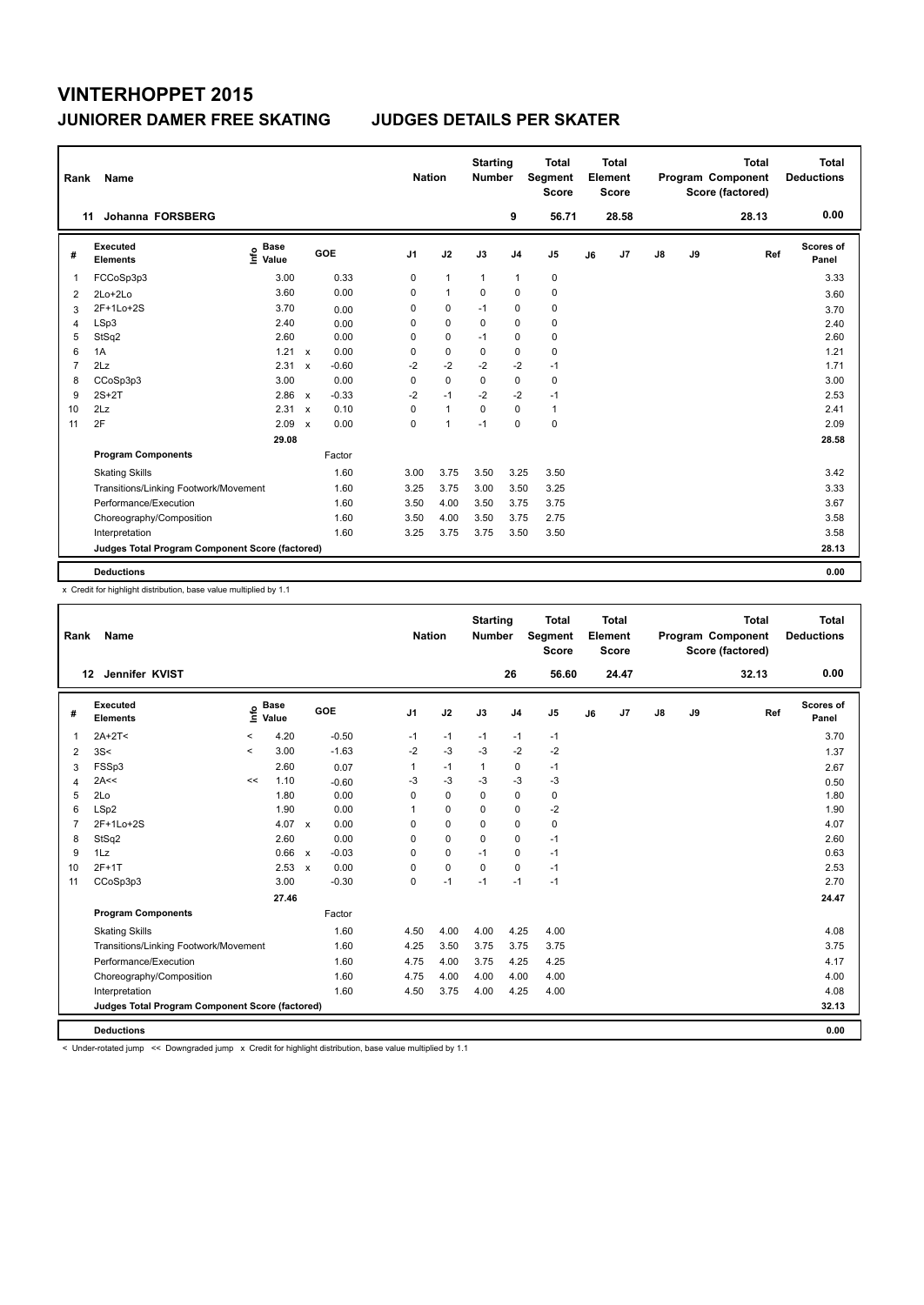| Rank           | Name                                            |                              |              |                   | <b>Nation</b>  |              | <b>Starting</b><br><b>Number</b> |                | <b>Total</b><br>Segment<br><b>Score</b> |    | <b>Total</b><br>Element<br><b>Score</b> |               |    | <b>Total</b><br>Program Component<br>Score (factored) | Total<br><b>Deductions</b> |
|----------------|-------------------------------------------------|------------------------------|--------------|-------------------|----------------|--------------|----------------------------------|----------------|-----------------------------------------|----|-----------------------------------------|---------------|----|-------------------------------------------------------|----------------------------|
| 13             | <b>Melissa MCINTYRE-ANDERSSON</b>               |                              |              |                   |                |              |                                  | 18             | 56.50                                   |    | 27.23                                   |               |    | 30.27                                                 | 1.00                       |
| #              | Executed<br><b>Elements</b>                     | <b>Base</b><br>١nf٥<br>Value |              | GOE               | J <sub>1</sub> | J2           | J3                               | J <sub>4</sub> | J <sub>5</sub>                          | J6 | J7                                      | $\mathsf{J}8$ | J9 | Ref                                                   | <b>Scores of</b><br>Panel  |
| 1              | $2Lz+2T$                                        | 3.40                         |              | 0.30              | 0              | $\mathbf{1}$ | $\mathbf{1}$                     | $\mathbf{1}$   | $\mathbf{1}$                            |    |                                         |               |    |                                                       | 3.70                       |
| 2              | 1A                                              | 1.10                         |              | 0.00              | 0              | $\mathbf 0$  | $\Omega$                         | $\Omega$       | $\mathbf 0$                             |    |                                         |               |    |                                                       | 1.10                       |
| 3              | 2F+1Lo+2S                                       | 3.70                         |              | $-0.80$           | -3             | $-2$         | -3                               | $-3$           | $-2$                                    |    |                                         |               |    |                                                       | 2.90                       |
| 4              | FSSp3                                           | 2.60                         |              | 0.50              | 1              | $\mathbf 0$  | $\mathbf{1}$                     | $\mathbf{1}$   | $\mathbf{1}$                            |    |                                         |               |    |                                                       | 3.10                       |
| 5              | 2Lo                                             | 1.80                         |              | 0.00              | 0              | $\mathbf 0$  | 0                                | $\mathbf 0$    | 0                                       |    |                                         |               |    |                                                       | 1.80                       |
| 6              | LSp2                                            | 1.90                         |              | 0.50              | 1              | $\mathbf{1}$ | 1                                | $\mathbf 0$    | $\mathbf{1}$                            |    |                                         |               |    |                                                       | 2.40                       |
| $\overline{7}$ | StSq2                                           | 2.60                         |              | 0.17              | 0              | $\mathbf 0$  | $\mathbf{1}$                     | $\mathbf{1}$   | $\mathbf 0$                             |    |                                         |               |    |                                                       | 2.77                       |
| 8              | 2S                                              | 1.43                         | $\mathsf{x}$ | 0.00              | 0              | $\mathbf 0$  | 0                                | $\mathbf 0$    | $\mathbf 0$                             |    |                                         |               |    |                                                       | 1.43                       |
| 9              | $2Lz+2T$                                        | 3.74                         | $\mathbf{x}$ | 0.10              | 0              | $\mathbf{1}$ | 0                                | $\mathbf 0$    | $\mathbf{1}$                            |    |                                         |               |    |                                                       | 3.84                       |
| 10             | 2F                                              | 2.09                         | $\mathbf{x}$ | $-0.90$           | -3             | $-3$         | -3                               | $-3$           | $-3$                                    |    |                                         |               |    |                                                       | 1.19                       |
| 11             | CCoSp3p3                                        | 3.00                         |              | 0.00              | $\mathbf 0$    | $\mathbf 0$  | $\mathbf 0$                      | $\mathbf 0$    | $\mathbf{1}$                            |    |                                         |               |    |                                                       | 3.00                       |
|                |                                                 | 27.36                        |              |                   |                |              |                                  |                |                                         |    |                                         |               |    |                                                       | 27.23                      |
|                | <b>Program Components</b>                       |                              |              | Factor            |                |              |                                  |                |                                         |    |                                         |               |    |                                                       |                            |
|                | <b>Skating Skills</b>                           |                              |              | 1.60              | 4.25           | 4.00         | 3.50                             | 4.25           | 3.75                                    |    |                                         |               |    |                                                       | 4.00                       |
|                | Transitions/Linking Footwork/Movement           |                              |              | 1.60              | 3.75           | 3.75         | 3.25                             | 3.75           | 3.50                                    |    |                                         |               |    |                                                       | 3.67                       |
|                | Performance/Execution                           |                              |              | 1.60              | 4.25           | 3.50         | 3.75                             | 4.00           | 4.00                                    |    |                                         |               |    |                                                       | 3.92                       |
|                | Choreography/Composition                        |                              |              | 1.60              | 3.75           | 3.75         | 3.50                             | 4.25           | 3.75                                    |    |                                         |               |    |                                                       | 3.75                       |
|                | Interpretation                                  |                              |              | 1.60              | 4.25           | 3.75         | 3.50                             | 3.50           | 3.50                                    |    |                                         |               |    |                                                       | 3.58                       |
|                | Judges Total Program Component Score (factored) |                              |              |                   |                |              |                                  |                |                                         |    |                                         |               |    |                                                       | 30.27                      |
|                | <b>Deductions</b>                               |                              |              | $-1.00$<br>Falls: |                |              |                                  |                |                                         |    |                                         |               |    |                                                       | $-1.00$                    |

x Credit for highlight distribution, base value multiplied by 1.1

| Rank           | Name                                            |    |                                  |                   |                | <b>Nation</b> | <b>Starting</b><br><b>Number</b> |                | Total<br>Segment<br><b>Score</b> |    | Total<br>Element<br><b>Score</b> |    |    | <b>Total</b><br>Program Component<br>Score (factored) | <b>Total</b><br><b>Deductions</b> |
|----------------|-------------------------------------------------|----|----------------------------------|-------------------|----------------|---------------|----------------------------------|----------------|----------------------------------|----|----------------------------------|----|----|-------------------------------------------------------|-----------------------------------|
|                | <b>Danielle KRISTENSSON</b><br>14               |    |                                  |                   |                |               |                                  | 10             | 56.31                            |    | 29.84                            |    |    | 27.47                                                 | 1.00                              |
| #              | Executed<br><b>Elements</b>                     |    | <b>Base</b><br>e Base<br>⊆ Value | GOE               | J <sub>1</sub> | J2            | J3                               | J <sub>4</sub> | J <sub>5</sub>                   | J6 | J <sub>7</sub>                   | J8 | J9 | Ref                                                   | <b>Scores of</b><br>Panel         |
| 1              | 2Lz+2T+2Lo                                      |    | 5.20                             | 0.30              | 0              | $\mathbf{1}$  | $\mathbf{1}$                     | $\mathbf{1}$   | $\mathbf{1}$                     |    |                                  |    |    |                                                       | 5.50                              |
| 2              | 2A                                              |    | 3.30                             | 0.00              | 0              | $\mathbf 0$   | 0                                | 0              | 0                                |    |                                  |    |    |                                                       | 3.30                              |
| 3              | 3Lo<<                                           | << | 1.80                             | $-0.90$           | $-3$           | $-3$          | $-3$                             | $-3$           | $-3$                             |    |                                  |    |    |                                                       | 0.90                              |
| 4              | 1F                                              |    | 0.50                             | 0.00              | 0              | 0             | 0                                | 0              | 0                                |    |                                  |    |    |                                                       | 0.50                              |
| 5              | FSSp4                                           |    | 3.00                             | 0.00              |                | $\mathbf 0$   | $-1$                             | 0              | 0                                |    |                                  |    |    |                                                       | 3.00                              |
| 6              | StSq2                                           |    | 2.60                             | $-0.17$           | 0              | $\mathbf 0$   | $-1$                             | $-1$           | 0                                |    |                                  |    |    |                                                       | 2.43                              |
| $\overline{7}$ | 2F                                              |    | $2.09 \times$                    | $-0.60$           | $-2$           | $-3$          | $-2$                             | $-2$           | $-2$                             |    |                                  |    |    |                                                       | 1.49                              |
| 8              | CCoSp3p4                                        |    | 3.50                             | 0.00              | $\Omega$       | $\mathbf 0$   | $-1$                             | $\mathbf 0$    | 0                                |    |                                  |    |    |                                                       | 3.50                              |
| 9              | $2S+2Lo$                                        |    | 3.41 x                           | 0.00              | 0              | 0             | 0                                | 0              | 1                                |    |                                  |    |    |                                                       | 3.41                              |
| 10             | 2Lz                                             |    | 2.31 x                           | 0.00              | $\Omega$       | $\mathbf 0$   | 0                                | 0              | 1                                |    |                                  |    |    |                                                       | 2.31                              |
| 11             | FCCoSp3p4                                       |    | 3.50                             | 0.00              | 0              | $\mathbf{1}$  | $\Omega$                         | 0              | 0                                |    |                                  |    |    |                                                       | 3.50                              |
|                |                                                 |    | 31.21                            |                   |                |               |                                  |                |                                  |    |                                  |    |    |                                                       | 29.84                             |
|                | <b>Program Components</b>                       |    |                                  | Factor            |                |               |                                  |                |                                  |    |                                  |    |    |                                                       |                                   |
|                | <b>Skating Skills</b>                           |    |                                  | 1.60              | 3.75           | 3.75          | 3.50                             | 3.75           | 4.00                             |    |                                  |    |    |                                                       | 3.75                              |
|                | Transitions/Linking Footwork/Movement           |    |                                  | 1.60              | 3.50           | 3.25          | 3.00                             | 3.00           | 3.75                             |    |                                  |    |    |                                                       | 3.25                              |
|                | Performance/Execution                           |    |                                  | 1.60              | 3.75           | 3.25          | 3.50                             | 3.25           | 3.50                             |    |                                  |    |    |                                                       | 3.42                              |
|                | Choreography/Composition                        |    |                                  | 1.60              | 3.50           | 3.50          | 3.25                             | 3.25           | 3.75                             |    |                                  |    |    |                                                       | 3.42                              |
|                | Interpretation                                  |    |                                  | 1.60              | 3.50           | 3.50          | 3.25                             | 3.00           | 3.25                             |    |                                  |    |    |                                                       | 3.33                              |
|                | Judges Total Program Component Score (factored) |    |                                  |                   |                |               |                                  |                |                                  |    |                                  |    |    |                                                       | 27.47                             |
|                | <b>Deductions</b>                               |    |                                  | $-1.00$<br>Falls: |                |               |                                  |                |                                  |    |                                  |    |    |                                                       | $-1.00$                           |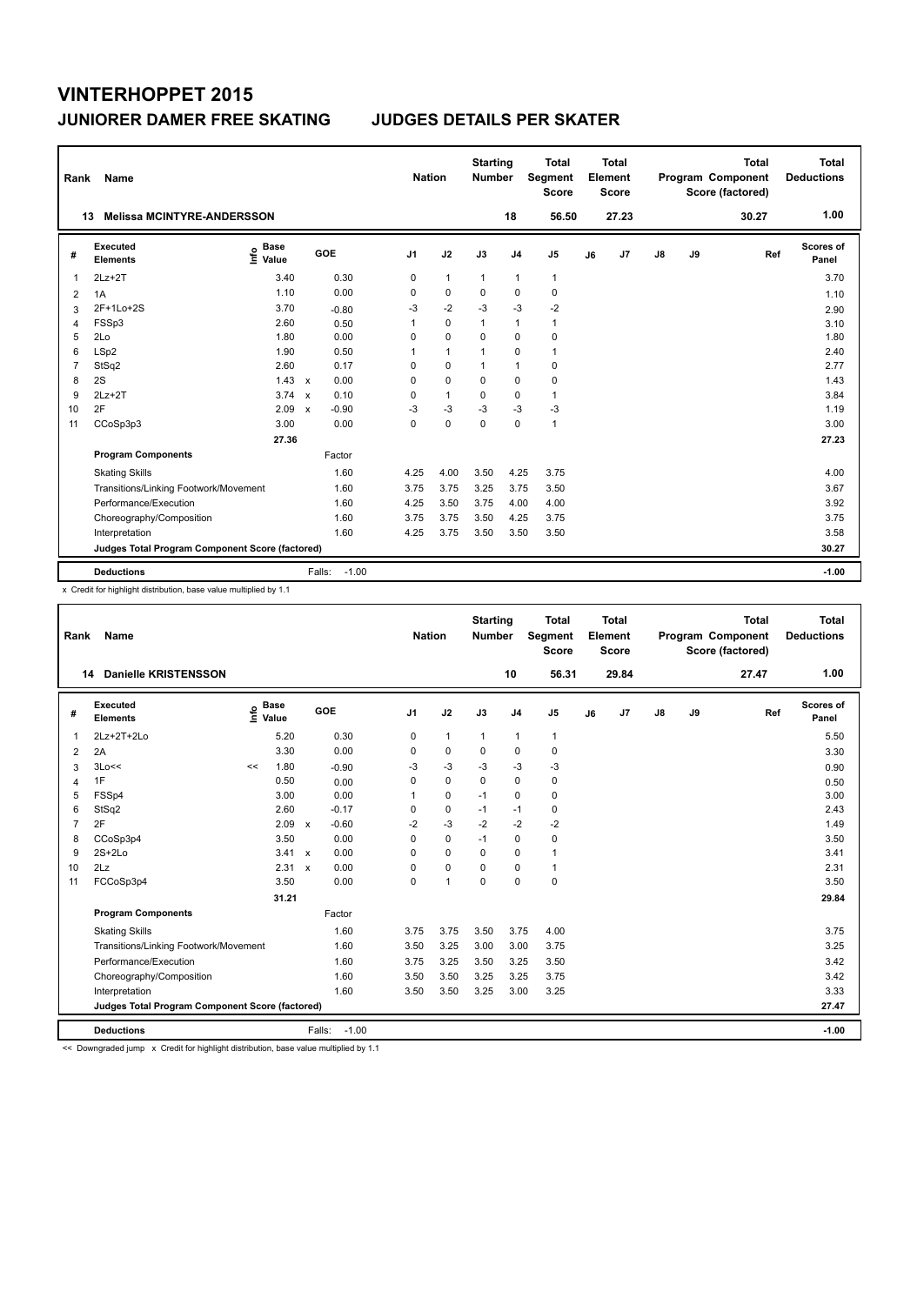| Rank           | Name                                            |      |                      |              |         | <b>Nation</b>  |                | <b>Starting</b><br><b>Number</b> |                | Total<br>Segment<br><b>Score</b> |    | <b>Total</b><br>Element<br><b>Score</b> |               |    | <b>Total</b><br>Program Component<br>Score (factored) | <b>Total</b><br><b>Deductions</b> |
|----------------|-------------------------------------------------|------|----------------------|--------------|---------|----------------|----------------|----------------------------------|----------------|----------------------------------|----|-----------------------------------------|---------------|----|-------------------------------------------------------|-----------------------------------|
|                | <b>Tilde FREIHOLTZ</b><br>15                    |      |                      |              |         |                |                |                                  | 14             | 54.83                            |    | 26.30                                   |               |    | 28.53                                                 | 0.00                              |
| #              | Executed<br><b>Elements</b>                     | ١nfo | <b>Base</b><br>Value |              | GOE     | J <sub>1</sub> | J2             | J3                               | J <sub>4</sub> | J <sub>5</sub>                   | J6 | J7                                      | $\mathsf{J}8$ | J9 | Ref                                                   | Scores of<br>Panel                |
| 1              | 2Lz+1Lo+2S                                      |      | 3.90                 |              | 0.30    | 1              | $\mathbf 0$    | $\mathbf{1}$                     | $\mathbf{1}$   | $\mathbf{1}$                     |    |                                         |               |    |                                                       | 4.20                              |
| 2              | 2Lo                                             |      | 1.80                 |              | 0.20    | 1              | $\overline{1}$ | $\Omega$                         | $\mathbf 0$    | $\mathbf{1}$                     |    |                                         |               |    |                                                       | 2.00                              |
| 3              | 2A<<                                            | <<   | 1.10                 |              | $-0.60$ | -3             | $-3$           | $-3$                             | -3             | $-3$                             |    |                                         |               |    |                                                       | 0.50                              |
| 4              | LSp1                                            |      | 1.50                 |              | $-0.30$ | 0              | $-1$           | $-1$                             | $-1$           | $-2$                             |    |                                         |               |    |                                                       | 1.20                              |
| 5              | $2Lo+2T$                                        |      | 3.10                 |              | 0.00    | 0              | 0              | 0                                | 0              | $-1$                             |    |                                         |               |    |                                                       | 3.10                              |
| 6              | FCSp2                                           |      | 2.30                 |              | 0.00    | 0              | $\mathbf 0$    | $\Omega$                         | $\mathbf 0$    | 0                                |    |                                         |               |    |                                                       | 2.30                              |
| $\overline{7}$ | $2Lz+1T$                                        |      | 2.75                 | $\mathbf{x}$ | $-0.40$ | $-1$           | $-2$           | $-1$                             | $-1$           | $-2$                             |    |                                         |               |    |                                                       | 2.35                              |
| 8              | 2F                                              |      | 2.09                 | $\mathsf{x}$ | 0.00    | 0              | $\mathbf 0$    | $\Omega$                         | $\mathbf 0$    | 0                                |    |                                         |               |    |                                                       | 2.09                              |
| 9              | StSq2                                           |      | 2.60                 |              | 0.17    | 0              | 0              | $\mathbf{1}$                     | $\mathbf{1}$   | 0                                |    |                                         |               |    |                                                       | 2.77                              |
| 10             | 2F                                              |      | 2.09                 | $\mathbf x$  | 0.20    | 0              | $\mathbf{1}$   | $\Omega$                         | $\mathbf{1}$   | $\mathbf{1}$                     |    |                                         |               |    |                                                       | 2.29                              |
| 11             | CCoSp3p4                                        |      | 3.50                 |              | 0.00    | $\Omega$       | $\mathbf 0$    | $\mathbf 0$                      | $\mathbf 0$    | $\mathbf 0$                      |    |                                         |               |    |                                                       | 3.50                              |
|                |                                                 |      | 26.73                |              |         |                |                |                                  |                |                                  |    |                                         |               |    |                                                       | 26.30                             |
|                | <b>Program Components</b>                       |      |                      |              | Factor  |                |                |                                  |                |                                  |    |                                         |               |    |                                                       |                                   |
|                | <b>Skating Skills</b>                           |      |                      |              | 1.60    | 4.00           | 3.75           | 3.75                             | 4.25           | 3.75                             |    |                                         |               |    |                                                       | 3.83                              |
|                | Transitions/Linking Footwork/Movement           |      |                      |              | 1.60    | 3.75           | 3.25           | 3.25                             | 3.50           | 3.50                             |    |                                         |               |    |                                                       | 3.42                              |
|                | Performance/Execution                           |      |                      |              | 1.60    | 3.75           | 4.00           | 3.50                             | 3.75           | 3.25                             |    |                                         |               |    |                                                       | 3.67                              |
|                | Choreography/Composition                        |      |                      |              | 1.60    | 4.00           | 3.75           | 3.50                             | 3.50           | 3.50                             |    |                                         |               |    |                                                       | 3.58                              |
|                | Interpretation                                  |      |                      |              | 1.60    | 3.50           | 3.50           | 3.25                             | 3.25           | 3.00                             |    |                                         |               |    |                                                       | 3.33                              |
|                | Judges Total Program Component Score (factored) |      |                      |              |         |                |                |                                  |                |                                  |    |                                         |               |    |                                                       | 28.53                             |
|                | <b>Deductions</b>                               |      |                      |              |         |                |                |                                  |                |                                  |    |                                         |               |    |                                                       | 0.00                              |

<< Downgraded jump x Credit for highlight distribution, base value multiplied by 1.1

| Rank | Name                                            |            |                      |         | <b>Nation</b>  |              | <b>Starting</b><br><b>Number</b> |                | <b>Total</b><br>Segment<br><b>Score</b> |    | Total<br>Element<br><b>Score</b> |    |    | <b>Total</b><br>Program Component<br>Score (factored) |     | Total<br><b>Deductions</b> |
|------|-------------------------------------------------|------------|----------------------|---------|----------------|--------------|----------------------------------|----------------|-----------------------------------------|----|----------------------------------|----|----|-------------------------------------------------------|-----|----------------------------|
| 16   | <b>Ebba LINDEVRET</b>                           |            |                      |         |                |              |                                  | 6              | 54.69                                   |    | 27.62                            |    |    | 27.07                                                 |     | 0.00                       |
| #    | Executed<br><b>Elements</b>                     | <u>t</u> o | <b>Base</b><br>Value | GOE     | J <sub>1</sub> | J2           | J3                               | J <sub>4</sub> | J5                                      | J6 | J <sub>7</sub>                   | J8 | J9 |                                                       | Ref | <b>Scores of</b><br>Panel  |
| 1    | 2A<<                                            | <<         | 1.10                 | $-0.60$ | $-3$           | $-3$         | $-3$                             | $-3$           | $-3$                                    |    |                                  |    |    |                                                       |     | 0.50                       |
| 2    | 2F+2T+2Lo                                       |            | 5.00                 | 0.00    | 0              | $\mathbf 0$  | $\mathbf 0$                      | 0              | 0                                       |    |                                  |    |    |                                                       |     | 5.00                       |
| 3    | 2A<<                                            | <<         | 1.10                 | $-0.60$ | -3             | $-3$         | $-3$                             | $-3$           | $-3$                                    |    |                                  |    |    |                                                       |     | 0.50                       |
| 4    | FSSp3                                           |            | 2.60                 | 0.17    | $-2$           | $\mathbf{1}$ | 0                                | 0              | $\mathbf{1}$                            |    |                                  |    |    |                                                       |     | 2.77                       |
| 5    | LSp2                                            |            | 1.90                 | $-0.10$ | $\Omega$       | $\mathbf 0$  | $-1$                             | $\mathbf 0$    | $-2$                                    |    |                                  |    |    |                                                       |     | 1.80                       |
| 6    | $2Lz+2T$                                        |            | $3.74 \times$        | 0.00    | 0              | $\mathbf{1}$ | 0                                | 0              | $-1$                                    |    |                                  |    |    |                                                       |     | 3.74                       |
| 7    | $2F+2Lo$                                        |            | 4.07 $\times$        | 0.00    | $\Omega$       | $\Omega$     | $-1$                             | 0              | 0                                       |    |                                  |    |    |                                                       |     | 4.07                       |
| 8    | StSq2                                           |            | 2.60                 | 0.00    | $\Omega$       | $\Omega$     | 0                                | 0              | $-1$                                    |    |                                  |    |    |                                                       |     | 2.60                       |
| 9    | 2S                                              |            | $1.43 \times$        | 0.00    | $-1$           | $\Omega$     | $\Omega$                         | 0              | 0                                       |    |                                  |    |    |                                                       |     | 1.43                       |
| 10   | 2Lz                                             |            | 2.31 x               | 0.00    | $-2$           | $\mathbf 0$  | 0                                | 0              | 0                                       |    |                                  |    |    |                                                       |     | 2.31                       |
| 11   | CCoSp3p3                                        |            | 3.00                 | $-0.10$ | 0              | $-1$         | $-1$                             | 0              | 0                                       |    |                                  |    |    |                                                       |     | 2.90                       |
|      |                                                 |            | 28.85                |         |                |              |                                  |                |                                         |    |                                  |    |    |                                                       |     | 27.62                      |
|      | <b>Program Components</b>                       |            |                      | Factor  |                |              |                                  |                |                                         |    |                                  |    |    |                                                       |     |                            |
|      | <b>Skating Skills</b>                           |            |                      | 1.60    | 3.50           | 3.50         | 3.25                             | 3.50           | 3.25                                    |    |                                  |    |    |                                                       |     | 3.42                       |
|      | Transitions/Linking Footwork/Movement           |            |                      | 1.60    | 3.25           | 3.25         | 3.00                             | 3.25           | 3.50                                    |    |                                  |    |    |                                                       |     | 3.25                       |
|      | Performance/Execution                           |            |                      | 1.60    | 3.50           | 3.50         | 3.25                             | 3.50           | 3.50                                    |    |                                  |    |    |                                                       |     | 3.50                       |
|      | Choreography/Composition                        |            |                      | 1.60    | 3.50           | 3.50         | 3.50                             | 3.50           | 3.50                                    |    |                                  |    |    |                                                       |     | 3.50                       |
|      | Interpretation                                  |            |                      | 1.60    | 3.50           | 3.25         | 3.25                             | 3.25           | 3.00                                    |    |                                  |    |    |                                                       |     | 3.25                       |
|      | Judges Total Program Component Score (factored) |            |                      |         |                |              |                                  |                |                                         |    |                                  |    |    |                                                       |     | 27.07                      |
|      | <b>Deductions</b>                               |            |                      |         |                |              |                                  |                |                                         |    |                                  |    |    |                                                       |     | 0.00                       |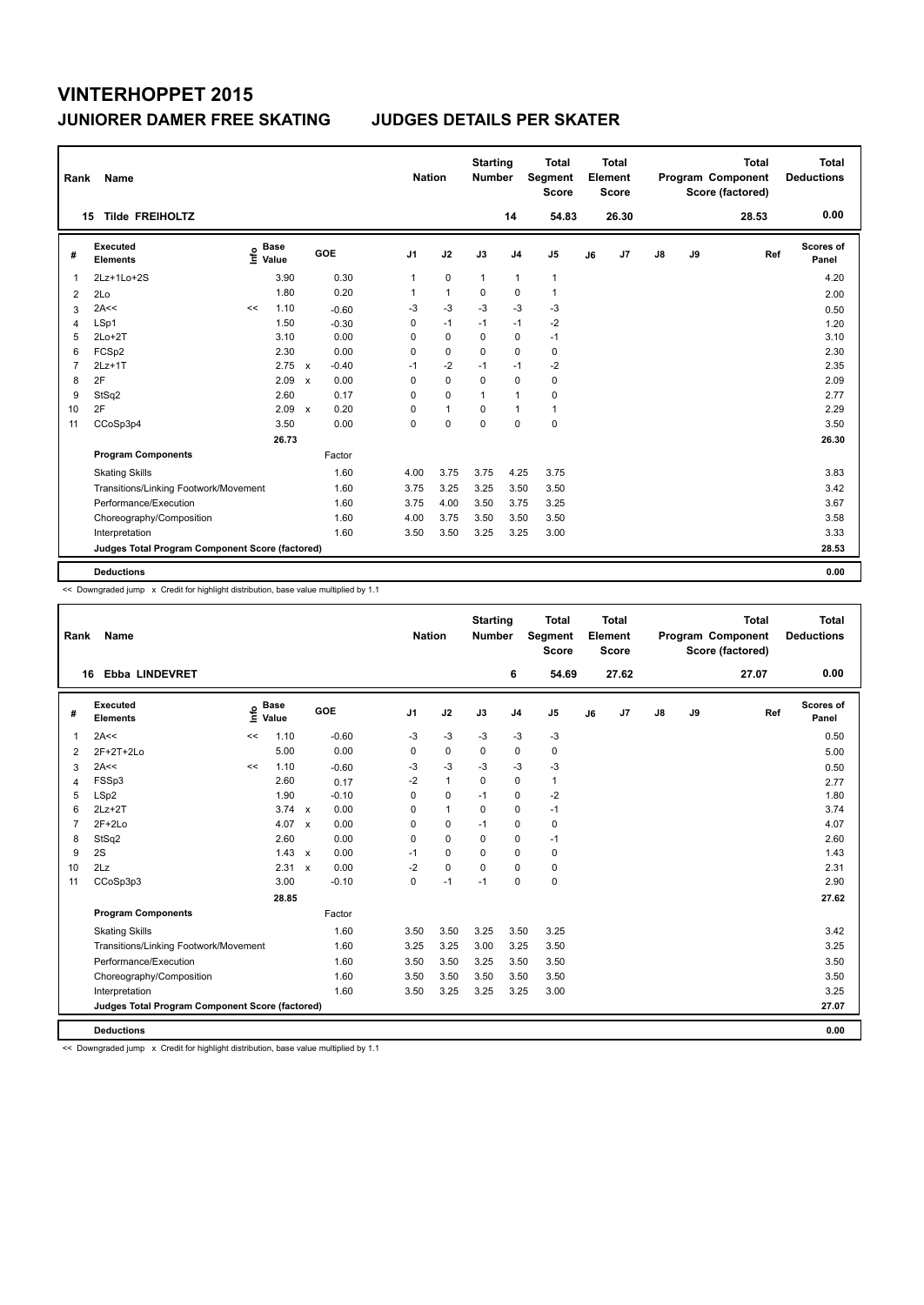| Rank           | Name                                            |                              |                           |         |                | <b>Nation</b> |                | <b>Starting</b><br><b>Number</b> |                | Total<br>Segment<br><b>Score</b> |    | <b>Total</b><br>Element<br><b>Score</b> |               |    | <b>Total</b><br>Program Component<br>Score (factored) | Total<br><b>Deductions</b> |
|----------------|-------------------------------------------------|------------------------------|---------------------------|---------|----------------|---------------|----------------|----------------------------------|----------------|----------------------------------|----|-----------------------------------------|---------------|----|-------------------------------------------------------|----------------------------|
|                | <b>Nina LJUNGBERG</b><br>17                     |                              |                           |         |                |               |                |                                  | 16             | 54.36                            |    | 23.83                                   |               |    | 30.53                                                 | 0.00                       |
| #              | <b>Executed</b><br><b>Elements</b>              | <b>Base</b><br>١nf٥<br>Value |                           | GOE     | J <sub>1</sub> |               | J2             | J3                               | J <sub>4</sub> | J <sub>5</sub>                   | J6 | J7                                      | $\mathsf{J}8$ | J9 | Ref                                                   | <b>Scores of</b><br>Panel  |
| 1              | 2F                                              | 1.90                         |                           | $-0.20$ | $-1$           |               | $-1$           | 0                                | $-1$           | 0                                |    |                                         |               |    |                                                       | 1.70                       |
| 2              | $2S+2T$                                         | 2.60                         |                           | 0.00    | $\Omega$       |               | $\mathbf 0$    | $\Omega$                         | $\mathbf 0$    | $\mathbf 0$                      |    |                                         |               |    |                                                       | 2.60                       |
| 3              | 2Lz+1A+SEQ                                      | 2.56                         |                           | 0.30    | 1              |               | $\mathbf{1}$   | $\mathbf{1}$                     | 0              | $\mathbf{1}$                     |    |                                         |               |    |                                                       | 2.86                       |
| 4              | 1A                                              | 1.10                         |                           | 0.00    | 0              |               | $\overline{1}$ | $\mathbf 0$                      | $\mathbf 0$    | 0                                |    |                                         |               |    |                                                       | 1.10                       |
| 5              | CCoSp2p2                                        | 1.80                         |                           | $-0.10$ | 0              |               | 0              | $-1$                             | $-1$           | 0                                |    |                                         |               |    |                                                       | 1.70                       |
| 6              | $2F+1T$                                         | 2.53                         | $\mathsf{x}$              | $-0.90$ | $-2$           |               | $-3$           | $-3$                             | $-3$           | $-3$                             |    |                                         |               |    |                                                       | 1.63                       |
| $\overline{7}$ | 2S                                              | 1.43                         | $\boldsymbol{\mathsf{x}}$ | 0.00    | 0              |               | $\mathbf 0$    | $\mathbf 0$                      | $\pmb{0}$      | 0                                |    |                                         |               |    |                                                       | 1.43                       |
| 8              | FSSp2                                           | 2.30                         |                           | $-0.10$ | 0              |               | $-1$           | 0                                | $\mathbf 0$    | $-1$                             |    |                                         |               |    |                                                       | 2.20                       |
| 9              | 2Lz                                             | 2.31                         | $\mathsf{x}$              | 0.00    | 0              |               | $\mathbf 0$    | $\Omega$                         | $-1$           | $\mathbf 0$                      |    |                                         |               |    |                                                       | 2.31                       |
| 10             | StSq2                                           | 2.60                         |                           | 0.50    | 0              |               | $\overline{1}$ | $\overline{1}$                   | $\mathbf{1}$   | $\mathbf{1}$                     |    |                                         |               |    |                                                       | 3.10                       |
| 11             | LSp4                                            | 2.70                         |                           | 0.50    | 1              |               | $\overline{1}$ | $\overline{2}$                   | $\mathbf{1}$   | $\mathbf{1}$                     |    |                                         |               |    |                                                       | 3.20                       |
|                |                                                 | 23.83                        |                           |         |                |               |                |                                  |                |                                  |    |                                         |               |    |                                                       | 23.83                      |
|                | <b>Program Components</b>                       |                              |                           | Factor  |                |               |                |                                  |                |                                  |    |                                         |               |    |                                                       |                            |
|                | <b>Skating Skills</b>                           |                              |                           | 1.60    | 4.00           |               | 3.75           | 3.75                             | 4.00           | 3.50                             |    |                                         |               |    |                                                       | 3.83                       |
|                | Transitions/Linking Footwork/Movement           |                              |                           | 1.60    | 4.00           |               | 3.75           | 3.50                             | 3.50           | 3.50                             |    |                                         |               |    |                                                       | 3.58                       |
|                | Performance/Execution                           |                              |                           | 1.60    | 4.00           |               | 3.75           | 3.75                             | 4.00           | 3.50                             |    |                                         |               |    |                                                       | 3.83                       |
|                | Choreography/Composition                        |                              |                           | 1.60    | 4.25           |               | 3.75           | 4.00                             | 4.00           | 3.50                             |    |                                         |               |    |                                                       | 3.92                       |
|                | Interpretation                                  |                              |                           | 1.60    | 4.00           |               | 4.00           | 4.25                             | 3.75           | 3.75                             |    |                                         |               |    |                                                       | 3.92                       |
|                | Judges Total Program Component Score (factored) |                              |                           |         |                |               |                |                                  |                |                                  |    |                                         |               |    |                                                       | 30.53                      |
|                | <b>Deductions</b>                               |                              |                           |         |                |               |                |                                  |                |                                  |    |                                         |               |    |                                                       | 0.00                       |

x Credit for highlight distribution, base value multiplied by 1.1

| Rank | Name                                            |                              |                         |                | <b>Nation</b> | <b>Starting</b><br><b>Number</b> |                | <b>Total</b><br>Segment<br><b>Score</b> |    | <b>Total</b><br>Element<br><b>Score</b> |               |    | <b>Total</b><br>Program Component<br>Score (factored) | <b>Total</b><br><b>Deductions</b> |
|------|-------------------------------------------------|------------------------------|-------------------------|----------------|---------------|----------------------------------|----------------|-----------------------------------------|----|-----------------------------------------|---------------|----|-------------------------------------------------------|-----------------------------------|
| 18   | <b>Isabelle PAULSSON</b>                        |                              |                         |                |               |                                  | 15             | 54.05                                   |    | 26.73                                   |               |    | 29.32                                                 | 2.00                              |
| #    | Executed<br><b>Elements</b>                     | <b>Base</b><br>١nfo<br>Value | <b>GOE</b>              | J <sub>1</sub> | J2            | J3                               | J <sub>4</sub> | J5                                      | J6 | J7                                      | $\mathsf{J}8$ | J9 | Ref                                                   | Scores of<br>Panel                |
| 1    | 2A                                              | 3.30                         | 0.00                    | 0              | 0             | 0                                | $\mathbf 0$    | 0                                       |    |                                         |               |    |                                                       | 3.30                              |
| 2    | 2F                                              | 1.90                         | $-0.30$                 | $-1$           | $-1$          | $-1$                             | $-1$           | $-1$                                    |    |                                         |               |    |                                                       | 1.60                              |
| 3    | 2Lz                                             | 2.10                         | $-0.90$                 | $-3$           | $-3$          | $-3$                             | $-3$           | $-3$                                    |    |                                         |               |    |                                                       | 1.20                              |
| 4    | FCCoSp3p3                                       | 3.00                         | 0.17                    | 0              | 0             | 1                                | $\mathbf{1}$   | 0                                       |    |                                         |               |    |                                                       | 3.17                              |
| 5    | $2Lo+2Lo$                                       | $3.96 \times$                | $-0.10$                 | 0              | 0             | $-1$                             | $-1$           | 0                                       |    |                                         |               |    |                                                       | 3.86                              |
| 6    | StSq1                                           | 1.80                         | 0.33                    | 0              | $\mathbf{1}$  | 1                                | $\mathbf{1}$   | 0                                       |    |                                         |               |    |                                                       | 2.13                              |
| 7    | $2F+2T$                                         | $3.52 \times$                | 0.00                    | 0              | $\mathbf{1}$  | $\Omega$                         | $\mathbf 0$    | 0                                       |    |                                         |               |    |                                                       | 3.52                              |
| 8    | 2Lz                                             | 2.31                         | $-0.90$<br>$\mathsf{x}$ | $-3$           | $-3$          | $-3$                             | $-3$           | $-3$                                    |    |                                         |               |    |                                                       | 1.41                              |
| 9    | 1S                                              | 0.44 x                       | $-0.30$                 | $-3$           | $-3$          | $-3$                             | $-3$           | $-3$                                    |    |                                         |               |    |                                                       | 0.14                              |
| 10   | CCoSp3p4                                        | 3.50                         | 0.17                    | $\Omega$       | $\mathbf{1}$  | $\Omega$                         | $\mathbf{1}$   | 0                                       |    |                                         |               |    |                                                       | 3.67                              |
| 11   | LSp3                                            | 2.40                         | 0.33                    | $\overline{1}$ | $\mathbf{1}$  | $\overline{1}$                   | $\Omega$       | 0                                       |    |                                         |               |    |                                                       | 2.73                              |
|      |                                                 | 28.23                        |                         |                |               |                                  |                |                                         |    |                                         |               |    |                                                       | 26.73                             |
|      | <b>Program Components</b>                       |                              | Factor                  |                |               |                                  |                |                                         |    |                                         |               |    |                                                       |                                   |
|      | <b>Skating Skills</b>                           |                              | 1.60                    | 4.25           | 4.00          | 4.25                             | 4.00           | 3.50                                    |    |                                         |               |    |                                                       | 4.08                              |
|      | Transitions/Linking Footwork/Movement           |                              | 1.60                    | 4.00           | 3.75          | 3.50                             | 3.50           | 3.50                                    |    |                                         |               |    |                                                       | 3.58                              |
|      | Performance/Execution                           |                              | 1.60                    | 4.00           | 3.50          | 3.75                             | 3.50           | 3.25                                    |    |                                         |               |    |                                                       | 3.58                              |
|      | Choreography/Composition                        |                              | 1.60                    | 4.00           | 3.75          | 3.75                             | 3.25           | 3.25                                    |    |                                         |               |    |                                                       | 3.58                              |
|      | Interpretation                                  |                              | 1.60                    | 3.75           | 4.00          | 3.50                             | 3.25           | 3.00                                    |    |                                         |               |    |                                                       | 3.50                              |
|      | Judges Total Program Component Score (factored) |                              |                         |                |               |                                  |                |                                         |    |                                         |               |    |                                                       | 29.32                             |
|      | <b>Deductions</b>                               |                              | Falls:                  | $-2.00$        |               |                                  |                |                                         |    |                                         |               |    |                                                       | $-2.00$                           |

x Credit for highlight distribution, base value multiplied by 1.1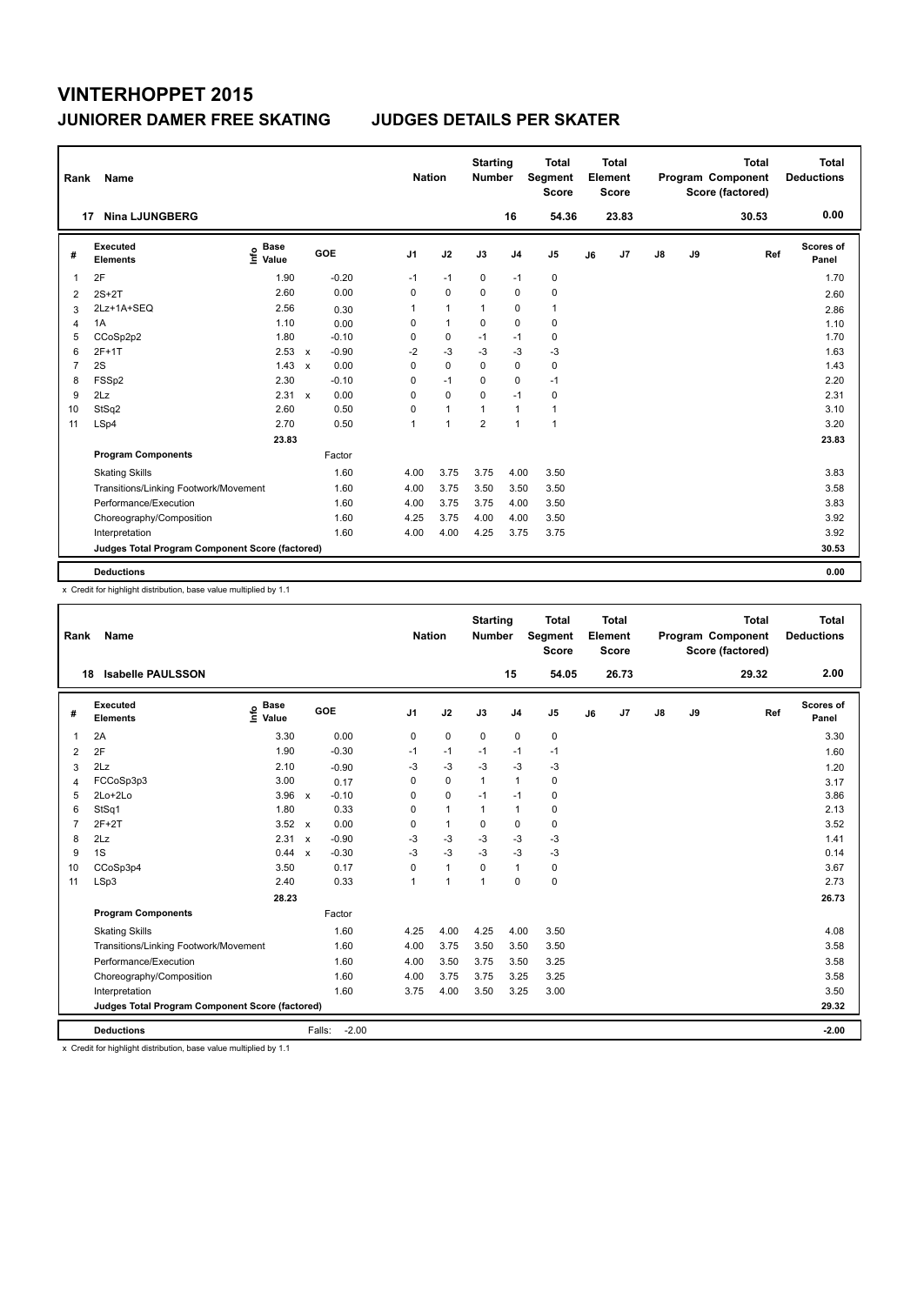| Rank           | Name                                            |              |                      |                           |                   | <b>Nation</b>  |                | <b>Starting</b><br><b>Number</b> |                | Total<br>Segment<br><b>Score</b> |    | <b>Total</b><br>Element<br><b>Score</b> |               |    | <b>Total</b><br>Program Component<br>Score (factored) | <b>Total</b><br><b>Deductions</b> |
|----------------|-------------------------------------------------|--------------|----------------------|---------------------------|-------------------|----------------|----------------|----------------------------------|----------------|----------------------------------|----|-----------------------------------------|---------------|----|-------------------------------------------------------|-----------------------------------|
|                | <b>Tilda ALTERYD</b><br>19                      |              |                      |                           |                   |                |                |                                  | 27             | 53.54                            |    | 24.28                                   |               |    | 32.26                                                 | 3.00                              |
| #              | Executed<br><b>Elements</b>                     | ١m           | <b>Base</b><br>Value |                           | GOE               | J <sub>1</sub> | J2             | J3                               | J <sub>4</sub> | J <sub>5</sub>                   | J6 | J7                                      | $\mathsf{J}8$ | J9 | Ref                                                   | Scores of<br>Panel                |
| 1              | 3S<<                                            | <<           | 1.30                 |                           | $-0.60$           | -3             | $-3$           | $-3$                             | $-3$           | $-3$                             |    |                                         |               |    |                                                       | 0.70                              |
| 2              | 3S+REP                                          |              | 2.94                 |                           | $-2.10$           | $-3$           | $-3$           | $-3$                             | $-3$           | $-3$                             |    |                                         |               |    |                                                       | 0.84                              |
| 3              | 2F+2T+2Lo<                                      | $\prec$      | 4.50                 |                           | $-0.90$           | -3             | $-3$           | -3                               | -3             | $-3$                             |    |                                         |               |    |                                                       | 3.60                              |
| 4              | FCCoSp3p2                                       |              | 2.50                 |                           | $-0.30$           | 0              | $-1$           | $-2$                             | $-1$           | $-1$                             |    |                                         |               |    |                                                       | 2.20                              |
| 5              | StSq3                                           |              | 3.30                 |                           | 0.17              | 0              | $\mathbf{1}$   | 0                                | 0              | $\mathbf{1}$                     |    |                                         |               |    |                                                       | 3.47                              |
| 6              | $2Lz+2Lo$                                       |              | 4.29                 | $\mathsf{x}$              | 0.00              | 0              | $\mathbf 0$    | $\Omega$                         | $\mathbf 0$    | 0                                |    |                                         |               |    |                                                       | 4.29                              |
| $\overline{7}$ | 2F                                              |              | 2.09                 | $\boldsymbol{\mathsf{x}}$ | 0.00              | 0              | $\mathbf 0$    | $\Omega$                         | $\mathbf 0$    | 0                                |    |                                         |               |    |                                                       | 2.09                              |
| 8              | 2Lz                                             | $\mathbf{I}$ | 2.31                 | $\mathsf{x}$              | $-0.30$           | $-1$           | $-1$           | $\Omega$                         | $-1$           | $-1$                             |    |                                         |               |    |                                                       | 2.01                              |
| 9              | 1A                                              |              | 1.21                 | $\mathbf{x}$              | 0.00              | 0              | 0              | $\Omega$                         | 0              | 0                                |    |                                         |               |    |                                                       | 1.21                              |
| 10             | CCoSp3p2                                        |              | 2.50                 |                           | $-0.30$           | 0              | $-1$           | $-1$                             | $-2$           | $-1$                             |    |                                         |               |    |                                                       | 2.20                              |
| 11             | LSp1                                            |              | 1.50                 |                           | 0.17              | $\Omega$       | $\overline{1}$ | $\mathbf 0$                      | $\mathbf 0$    | $\mathbf{1}$                     |    |                                         |               |    |                                                       | 1.67                              |
|                |                                                 |              | 28.44                |                           |                   |                |                |                                  |                |                                  |    |                                         |               |    |                                                       | 24.28                             |
|                | <b>Program Components</b>                       |              |                      |                           | Factor            |                |                |                                  |                |                                  |    |                                         |               |    |                                                       |                                   |
|                | <b>Skating Skills</b>                           |              |                      |                           | 1.60              | 4.25           | 4.50           | 4.00                             | 4.50           | 4.25                             |    |                                         |               |    |                                                       | 4.33                              |
|                | Transitions/Linking Footwork/Movement           |              |                      |                           | 1.60              | 4.00           | 4.25           | 3.25                             | 3.50           | 3.25                             |    |                                         |               |    |                                                       | 3.58                              |
|                | Performance/Execution                           |              |                      |                           | 1.60              | 4.00           | 4.00           | 3.50                             | 4.25           | 3.75                             |    |                                         |               |    |                                                       | 3.92                              |
|                | Choreography/Composition                        |              |                      |                           | 1.60              | 4.25           | 4.25           | 3.25                             | 4.25           | 4.25                             |    |                                         |               |    |                                                       | 4.25                              |
|                | Interpretation                                  |              |                      |                           | 1.60              | 3.75           | 4.25           | 3.50                             | 4.25           | 4.50                             |    |                                         |               |    |                                                       | 4.08                              |
|                | Judges Total Program Component Score (factored) |              |                      |                           |                   |                |                |                                  |                |                                  |    |                                         |               |    |                                                       | 32.26                             |
|                | <b>Deductions</b>                               |              |                      |                           | $-3.00$<br>Falls: |                |                |                                  |                |                                  |    |                                         |               |    |                                                       | $-3.00$                           |

< Under-rotated jump << Downgraded jump x Credit for highlight distribution, base value multiplied by 1.1 ! Not clear edge REP Jump repetition

| Rank           | Name                                            |      |                      |                           |         | <b>Nation</b>  |                | <b>Starting</b><br><b>Number</b> |                | <b>Total</b><br><b>Segment</b><br><b>Score</b> |    | <b>Total</b><br>Element<br><b>Score</b> |    |    | <b>Total</b><br>Program Component<br>Score (factored) | <b>Total</b><br><b>Deductions</b> |
|----------------|-------------------------------------------------|------|----------------------|---------------------------|---------|----------------|----------------|----------------------------------|----------------|------------------------------------------------|----|-----------------------------------------|----|----|-------------------------------------------------------|-----------------------------------|
|                | <b>Alice NYMAN</b><br>20                        |      |                      |                           |         |                |                |                                  | $\mathbf{2}$   | 53.05                                          |    | 24.52                                   |    |    | 28.53                                                 | 0.00                              |
| #              | Executed<br><b>Elements</b>                     | lnfo | <b>Base</b><br>Value |                           | GOE     | J <sub>1</sub> | J2             | J3                               | J <sub>4</sub> | J <sub>5</sub>                                 | J6 | J <sub>7</sub>                          | J8 | J9 | Ref                                                   | Scores of<br>Panel                |
| 1              | 2S+2T+2T                                        |      | 3.90                 |                           | $-0.13$ | $-1$           | $\mathbf 0$    | $-1$                             | $-1$           | 0                                              |    |                                         |    |    |                                                       | 3.77                              |
| 2              | 2Lze                                            | e    | 1.50                 |                           | $-0.60$ | $-1$           | $-2$           | $-2$                             | $-2$           | $-2$                                           |    |                                         |    |    |                                                       | 0.90                              |
| 3              | $2S+2Lo$                                        |      | 3.10                 |                           | $-0.20$ | $-1$           | $\mathbf 0$    | $-1$                             | $-1$           | $\mathbf 0$                                    |    |                                         |    |    |                                                       | 2.90                              |
| 4              | StSq2                                           |      | 2.60                 |                           | 0.33    | 0              | $\mathbf 0$    | $\mathbf{1}$                     | $\mathbf{1}$   | $\mathbf{1}$                                   |    |                                         |    |    |                                                       | 2.93                              |
| 5              | 2F                                              |      | 2.09                 | $\boldsymbol{\mathsf{x}}$ | 0.00    | 0              | $\mathbf{1}$   | 0                                | 0              | 0                                              |    |                                         |    |    |                                                       | 2.09                              |
| 6              | 1A                                              |      | 1.21                 | $\mathsf{x}$              | 0.00    | 0              | $\mathbf 0$    | $\mathbf 0$                      | $\mathbf 0$    | 0                                              |    |                                         |    |    |                                                       | 1.21                              |
| $\overline{7}$ | LSp4                                            |      | 2.70                 |                           | 0.50    | 1              | $\overline{1}$ | 1                                | $\mathbf{1}$   | $\mathbf{1}$                                   |    |                                         |    |    |                                                       | 3.20                              |
| 8              | $2F+2Lo$                                        |      | 4.07                 | $\mathbf{x}$              | 0.00    | 0              | $\mathbf 0$    | $\Omega$                         | $\mathbf 0$    | 0                                              |    |                                         |    |    |                                                       | 4.07                              |
| 9              | CCoSp3p2                                        |      | 2.50                 |                           | $-0.10$ | 0              | $-1$           | $-1$                             | 0              | 0                                              |    |                                         |    |    |                                                       | 2.40                              |
| 10             | 2Lze                                            | e    | $1.65 \times$        |                           | $-0.60$ | $-2$           | $-2$           | $-2$                             | $-1$           | $-2$                                           |    |                                         |    |    |                                                       | 1.05                              |
| 11             | FCSSp                                           |      | 0.00                 |                           | 0.00    |                |                |                                  |                |                                                |    |                                         |    |    |                                                       | 0.00                              |
|                |                                                 |      | 25.32                |                           |         |                |                |                                  |                |                                                |    |                                         |    |    |                                                       | 24.52                             |
|                | <b>Program Components</b>                       |      |                      |                           | Factor  |                |                |                                  |                |                                                |    |                                         |    |    |                                                       |                                   |
|                | <b>Skating Skills</b>                           |      |                      |                           | 1.60    | 3.50           | 3.75           | 3.50                             | 3.25           | 4.00                                           |    |                                         |    |    |                                                       | 3.58                              |
|                | Transitions/Linking Footwork/Movement           |      |                      |                           | 1.60    | 3.50           | 3.75           | 3.25                             | 3.25           | 4.25                                           |    |                                         |    |    |                                                       | 3.50                              |
|                | Performance/Execution                           |      |                      |                           | 1.60    | 3.50           | 3.75           | 3.50                             | 3.50           | 3.50                                           |    |                                         |    |    |                                                       | 3.50                              |
|                | Choreography/Composition                        |      |                      |                           | 1.60    | 3.75           | 3.50           | 3.50                             | 3.50           | 4.50                                           |    |                                         |    |    |                                                       | 3.58                              |
|                | Interpretation                                  |      |                      |                           | 1.60    | 3.75           | 3.75           | 3.50                             | 3.25           | 4.25                                           |    |                                         |    |    |                                                       | 3.67                              |
|                | Judges Total Program Component Score (factored) |      |                      |                           |         |                |                |                                  |                |                                                |    |                                         |    |    |                                                       | 28.53                             |
|                | <b>Deductions</b>                               |      |                      |                           |         |                |                |                                  |                |                                                |    |                                         |    |    |                                                       | 0.00                              |

x Credit for highlight distribution, base value multiplied by 1.1 e Wrong edge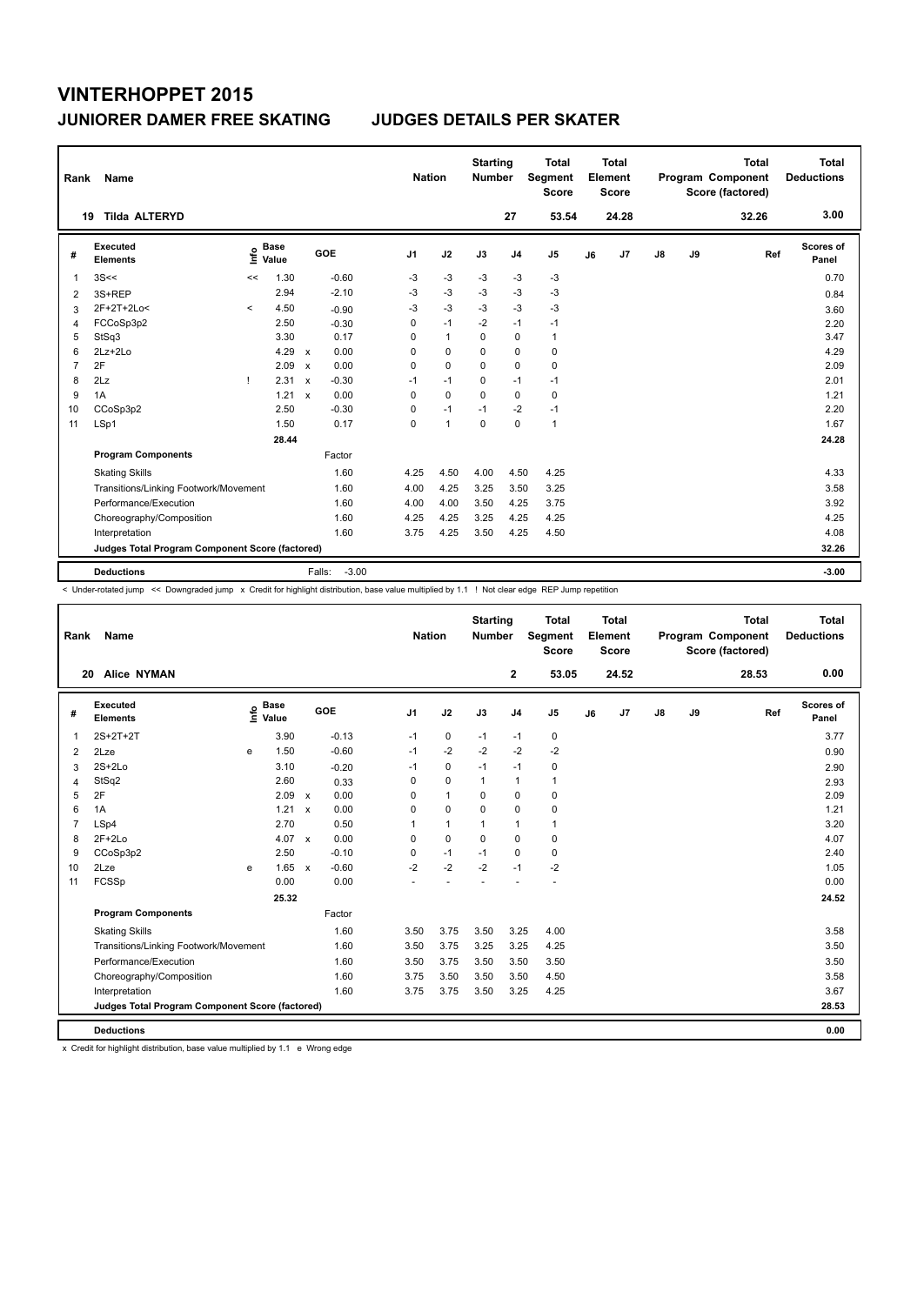| Rank           | Name                                            |                              |               |                      |                | <b>Nation</b>  | <b>Starting</b><br><b>Number</b> |                | <b>Total</b><br>Segment<br><b>Score</b> |    | Total<br>Element<br><b>Score</b> |               |    | <b>Total</b><br>Program Component<br>Score (factored) | Total<br><b>Deductions</b> |
|----------------|-------------------------------------------------|------------------------------|---------------|----------------------|----------------|----------------|----------------------------------|----------------|-----------------------------------------|----|----------------------------------|---------------|----|-------------------------------------------------------|----------------------------|
| 21             | <b>Moa ANDERSSON</b>                            |                              |               |                      |                |                |                                  | 12             | 52.17                                   |    | 24.78                            |               |    | 28.39                                                 | 1.00                       |
| #              | Executed<br><b>Elements</b>                     | <b>Base</b><br>١nf٥<br>Value |               | GOE                  | J <sub>1</sub> | J2             | J3                               | J <sub>4</sub> | J <sub>5</sub>                          | J6 | J7                               | $\mathsf{J}8$ | J9 | Ref                                                   | Scores of<br>Panel         |
| 1              | $2S+2Lo$                                        |                              | 3.10          | $-0.40$              | $-1$           | $-2$           | $-1$                             | -1             | $-2$                                    |    |                                  |               |    |                                                       | 2.70                       |
| 2              | 2A<<                                            | <<                           | 1.10          | $-0.60$              | $-3$           | $-3$           | $-3$                             | $-3$           | $-3$                                    |    |                                  |               |    |                                                       | 0.50                       |
| 3              | $2F+T$                                          |                              | 1.90          | $-0.60$              | $-1$           | $-2$           | $-2$                             | $-3$           | $-2$                                    |    |                                  |               |    |                                                       | 1.30                       |
| 4              | 2Lz                                             |                              | 2.10          | 0.00                 | 0              | $\mathbf 0$    | $\Omega$                         | $\mathbf 0$    | $\mathbf{1}$                            |    |                                  |               |    |                                                       | 2.10                       |
| 5              | LSp2                                            |                              | 1.90          | 0.17                 | 0              | $\mathbf{1}$   | 0                                | 0              | $\mathbf{1}$                            |    |                                  |               |    |                                                       | 2.07                       |
| 6              | StSq2                                           |                              | 2.60          | 0.00                 | 0              | $\overline{1}$ | $\Omega$                         | $\Omega$       | $\mathbf 0$                             |    |                                  |               |    |                                                       | 2.60                       |
| $\overline{7}$ | $2F+2Lo$                                        |                              | 4.07          | 0.00<br>$\mathbf{x}$ | 0              | 0              | $-1$                             | 0              | 0                                       |    |                                  |               |    |                                                       | 4.07                       |
| 8              | FSSp4                                           |                              | 3.00          | 0.00                 | 0              | $\mathbf 0$    | $-2$                             | $\mathbf 0$    | 0                                       |    |                                  |               |    |                                                       | 3.00                       |
| 9              | 2Lz                                             |                              | $2.31 \times$ | 0.20                 | 0              | $\mathbf{1}$   | $\mathbf{1}$                     | 0              | $\mathbf{1}$                            |    |                                  |               |    |                                                       | 2.51                       |
| 10             | 2S                                              |                              | 1.43          | 0.00<br>$\mathsf{x}$ | 0              | 0              | 0                                | 0              | 0                                       |    |                                  |               |    |                                                       | 1.43                       |
| 11             | CCoSp3p2                                        |                              | 2.50          | 0.00                 | 0              | $\mathbf 0$    | $\mathbf 0$                      | $\mathbf 0$    | $\mathbf 0$                             |    |                                  |               |    |                                                       | 2.50                       |
|                |                                                 |                              | 26.01         |                      |                |                |                                  |                |                                         |    |                                  |               |    |                                                       | 24.78                      |
|                | <b>Program Components</b>                       |                              |               | Factor               |                |                |                                  |                |                                         |    |                                  |               |    |                                                       |                            |
|                | <b>Skating Skills</b>                           |                              |               | 1.60                 | 4.00           | 4.00           | 3.50                             | 3.75           | 3.75                                    |    |                                  |               |    |                                                       | 3.83                       |
|                | Transitions/Linking Footwork/Movement           |                              |               | 1.60                 | 3.50           | 3.75           | 3.25                             | 3.25           | 3.75                                    |    |                                  |               |    |                                                       | 3.50                       |
|                | Performance/Execution                           |                              |               | 1.60                 | 3.75           | 3.50           | 3.25                             | 3.50           | 3.50                                    |    |                                  |               |    |                                                       | 3.50                       |
|                | Choreography/Composition                        |                              |               | 1.60                 | 4.00           | 3.75           | 3.00                             | 3.50           | 3.50                                    |    |                                  |               |    |                                                       | 3.58                       |
|                | Interpretation                                  |                              |               | 1.60                 | 3.75           | 3.50           | 2.75                             | 3.25           | 3.25                                    |    |                                  |               |    |                                                       | 3.33                       |
|                | Judges Total Program Component Score (factored) |                              |               |                      |                |                |                                  |                |                                         |    |                                  |               |    |                                                       | 28.39                      |
|                | <b>Deductions</b>                               |                              |               | Falls:               | $-1.00$        |                |                                  |                |                                         |    |                                  |               |    |                                                       | $-1.00$                    |

<< Downgraded jump x Credit for highlight distribution, base value multiplied by 1.1

| Rank           | <b>Name</b>                                     |      |                      |                           |         | <b>Nation</b>  |              | <b>Starting</b><br><b>Number</b> |                | <b>Total</b><br>Segment<br><b>Score</b> |    | Total<br>Element<br><b>Score</b> |               |    | <b>Total</b><br>Program Component<br>Score (factored) | Total<br><b>Deductions</b> |
|----------------|-------------------------------------------------|------|----------------------|---------------------------|---------|----------------|--------------|----------------------------------|----------------|-----------------------------------------|----|----------------------------------|---------------|----|-------------------------------------------------------|----------------------------|
|                | 22 Sigrid BRUNÉR                                |      |                      |                           |         |                |              |                                  | 11             | 51.81                                   |    | 24.48                            |               |    | 27.33                                                 | 0.00                       |
| #              | Executed<br><b>Elements</b>                     | Info | <b>Base</b><br>Value |                           | GOE     | J <sub>1</sub> | J2           | J3                               | J <sub>4</sub> | J <sub>5</sub>                          | J6 | J <sub>7</sub>                   | $\mathsf{J}8$ | J9 | Ref                                                   | Scores of<br>Panel         |
| $\mathbf{1}$   | 2F                                              |      | 1.90                 |                           | 0.20    | 0              | $\mathbf{1}$ | $\mathbf{1}$                     | $\pmb{0}$      | $\mathbf{1}$                            |    |                                  |               |    |                                                       | 2.10                       |
| 2              | 1A                                              |      | 1.10                 |                           | 0.07    | $\Omega$       | $\mathbf{1}$ | $\mathbf{1}$                     | $\mathbf 0$    | $\mathbf 0$                             |    |                                  |               |    |                                                       | 1.17                       |
| 3              | 2Lz+2T+2Lo<<                                    | <<   | 3.90                 |                           | $-0.70$ | $-2$           | $-3$         | $-2$                             | $-2$           | $-3$                                    |    |                                  |               |    |                                                       | 3.20                       |
| 4              | FSSp3                                           |      | 2.60                 |                           | 0.00    | $\mathbf 0$    | $\mathbf 0$  | $\Omega$                         | $\mathbf 0$    | $-1$                                    |    |                                  |               |    |                                                       | 2.60                       |
| 5              | 2S                                              |      | 1.30                 |                           | 0.00    | 0              | $-1$         | $\mathbf 0$                      | $\mathbf 0$    | 0                                       |    |                                  |               |    |                                                       | 1.30                       |
| 6              | $2F+1Lo$                                        |      | 2.64 x               |                           | 0.00    | 0              | $\mathbf 0$  | $\Omega$                         | $\mathbf 0$    | $-1$                                    |    |                                  |               |    |                                                       | 2.64                       |
| $\overline{7}$ | $2S+2T$                                         |      | 2.86                 | $\mathsf{x}$              | 0.00    | 0              | $\mathbf 0$  | $\mathbf 0$                      | $\mathbf 0$    | 0                                       |    |                                  |               |    |                                                       | 2.86                       |
| 8              | CCoSp2p3                                        |      | 2.10                 |                           | 0.00    | $\Omega$       | $\mathbf{1}$ | $\Omega$                         | $\Omega$       | $\mathbf 0$                             |    |                                  |               |    |                                                       | 2.10                       |
| 9              | StSq2                                           |      | 2.60                 |                           | $-0.50$ | 0              | $-1$         | $-1$                             | $-1$           | $-1$                                    |    |                                  |               |    |                                                       | 2.10                       |
| 10             | LSp3                                            |      | 2.40                 |                           | $-0.30$ | 0              | $-1$         | $-2$                             | $-1$           | $-1$                                    |    |                                  |               |    |                                                       | 2.10                       |
| 11             | 2Lz                                             |      | 2.31                 | $\boldsymbol{\mathsf{x}}$ | 0.00    | $\mathbf 0$    | $\mathbf 0$  | $\mathbf 0$                      | $\mathbf 0$    | 0                                       |    |                                  |               |    |                                                       | 2.31                       |
|                |                                                 |      | 25.71                |                           |         |                |              |                                  |                |                                         |    |                                  |               |    |                                                       | 24.48                      |
|                | <b>Program Components</b>                       |      |                      |                           | Factor  |                |              |                                  |                |                                         |    |                                  |               |    |                                                       |                            |
|                | <b>Skating Skills</b>                           |      |                      |                           | 1.60    | 4.00           | 4.00         | 3.75                             | 3.50           | 3.25                                    |    |                                  |               |    |                                                       | 3.75                       |
|                | Transitions/Linking Footwork/Movement           |      |                      |                           | 1.60    | 3.50           | 3.25         | 3.25                             | 3.00           | 3.00                                    |    |                                  |               |    |                                                       | 3.17                       |
|                | Performance/Execution                           |      |                      |                           | 1.60    | 4.00           | 3.25         | 3.50                             | 3.25           | 2.75                                    |    |                                  |               |    |                                                       | 3.33                       |
|                | Choreography/Composition                        |      |                      |                           | 1.60    | 3.75           | 3.75         | 3.50                             | 3.25           | 3.00                                    |    |                                  |               |    |                                                       | 3.50                       |
|                | Interpretation                                  |      |                      |                           | 1.60    | 3.75           | 3.75         | 3.50                             | 2.75           | 2.75                                    |    |                                  |               |    |                                                       | 3.33                       |
|                | Judges Total Program Component Score (factored) |      |                      |                           |         |                |              |                                  |                |                                         |    |                                  |               |    |                                                       | 27.33                      |
|                | <b>Deductions</b>                               |      |                      |                           |         |                |              |                                  |                |                                         |    |                                  |               |    |                                                       | 0.00                       |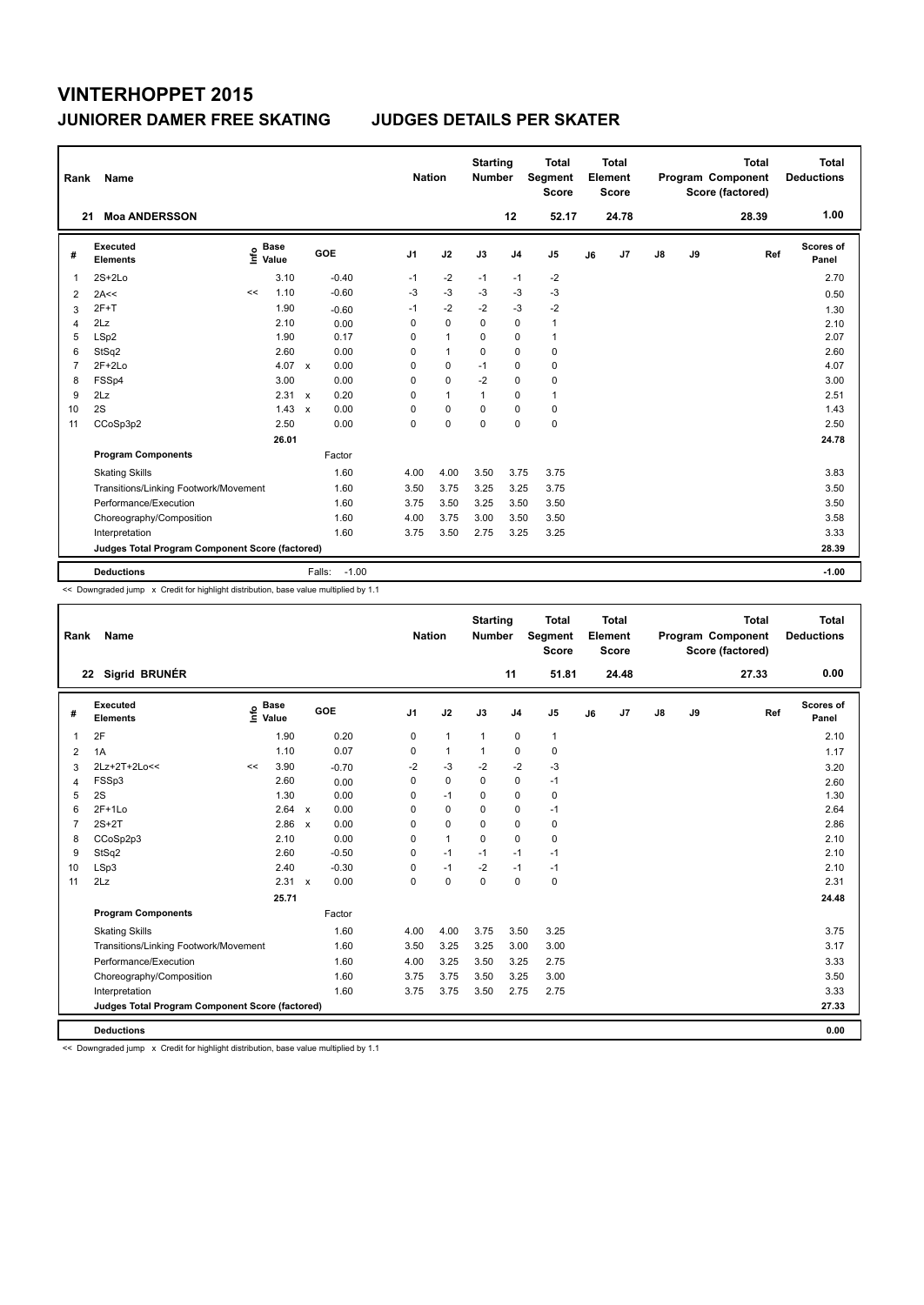| Rank           | Name                                            |      |                      |                           |         | <b>Nation</b>  |              | <b>Starting</b><br><b>Number</b> |                | Total<br>Segment<br><b>Score</b> |    | <b>Total</b><br>Element<br><b>Score</b> |               |    | <b>Total</b><br>Program Component<br>Score (factored) | <b>Total</b><br><b>Deductions</b> |
|----------------|-------------------------------------------------|------|----------------------|---------------------------|---------|----------------|--------------|----------------------------------|----------------|----------------------------------|----|-----------------------------------------|---------------|----|-------------------------------------------------------|-----------------------------------|
|                | <b>Matilda LARSSON</b><br>23                    |      |                      |                           |         |                |              |                                  | 19             | 50.35                            |    | 22.48                                   |               |    | 27.87                                                 | 0.00                              |
| #              | Executed<br><b>Elements</b>                     | ١nfo | <b>Base</b><br>Value |                           | GOE     | J <sub>1</sub> | J2           | J3                               | J <sub>4</sub> | J <sub>5</sub>                   | J6 | J7                                      | $\mathsf{J}8$ | J9 | Ref                                                   | Scores of<br>Panel                |
| 1              | $2Lz+2T$                                        |      | 3.40                 |                           | $-0.30$ | $-1$           | $-1$         | $-2$                             | $-1$           | 0                                |    |                                         |               |    |                                                       | 3.10                              |
| 2              | 2S                                              |      | 1.30                 |                           | 0.07    | 0              | $\mathbf{1}$ | $\Omega$                         | $\mathbf 0$    | $\mathbf{1}$                     |    |                                         |               |    |                                                       | 1.37                              |
| 3              | 2A<<                                            | <<   | 1.10                 |                           | $-0.60$ | -3             | $-3$         | $-3$                             | -3             | $-3$                             |    |                                         |               |    |                                                       | 0.50                              |
| 4              | LSp2                                            |      | 1.90                 |                           | 0.33    | 0              | $\mathbf{1}$ | $\mathbf{1}$                     | $\mathbf{1}$   | 0                                |    |                                         |               |    |                                                       | 2.23                              |
| 5              | $2F+2T$                                         |      | 3.20                 |                           | 0.00    | 0              | $\mathbf 0$  | 0                                | 0              | 0                                |    |                                         |               |    |                                                       | 3.20                              |
| 6              | FCSp2                                           |      | 2.30                 |                           | 0.17    | 0              | $\mathbf{1}$ | $\mathbf{1}$                     | $\mathbf 0$    | 0                                |    |                                         |               |    |                                                       | 2.47                              |
| $\overline{7}$ | 2F+Lo+2Lo<<                                     | <<   | 2.64                 | $\mathbf{x}$              | $-0.80$ | $-2$           | $-3$         | -3                               | $-2$           | $-3$                             |    |                                         |               |    |                                                       | 1.84                              |
| 8              | 2S                                              |      | 1.43                 | $\boldsymbol{\mathsf{x}}$ | 0.00    | 0              | $\mathbf 0$  | $\Omega$                         | $\mathbf 0$    | 0                                |    |                                         |               |    |                                                       | 1.43                              |
| 9              | 2Lz                                             |      | 2.31                 | $\mathbf{x}$              | 0.10    | 0              | $\mathbf{1}$ | $\Omega$                         | 0              | $\mathbf{1}$                     |    |                                         |               |    |                                                       | 2.41                              |
| 10             | StSq1                                           |      | 1.80                 |                           | 0.00    | 0              | $\mathbf 0$  | $\Omega$                         | 0              | 0                                |    |                                         |               |    |                                                       | 1.80                              |
| 11             | CCoSp2p2                                        |      | 1.80                 |                           | 0.33    | 1              | $\mathbf 0$  | $\mathbf 0$                      | $\mathbf{1}$   | $\mathbf{1}$                     |    |                                         |               |    |                                                       | 2.13                              |
|                |                                                 |      | 23.18                |                           |         |                |              |                                  |                |                                  |    |                                         |               |    |                                                       | 22.48                             |
|                | <b>Program Components</b>                       |      |                      |                           | Factor  |                |              |                                  |                |                                  |    |                                         |               |    |                                                       |                                   |
|                | <b>Skating Skills</b>                           |      |                      |                           | 1.60    | 4.00           | 3.50         | 3.50                             | 3.75           | 3.50                             |    |                                         |               |    |                                                       | 3.58                              |
|                | Transitions/Linking Footwork/Movement           |      |                      |                           | 1.60    | 3.75           | 3.50         | 3.00                             | 3.25           | 3.50                             |    |                                         |               |    |                                                       | 3.42                              |
|                | Performance/Execution                           |      |                      |                           | 1.60    | 4.00           | 3.25         | 3.50                             | 3.50           | 3.25                             |    |                                         |               |    |                                                       | 3.42                              |
|                | Choreography/Composition                        |      |                      |                           | 1.60    | 3.75           | 3.75         | 3.25                             | 3.50           | 3.75                             |    |                                         |               |    |                                                       | 3.67                              |
|                | Interpretation                                  |      |                      |                           | 1.60    | 3.50           | 3.25         | 3.25                             | 3.25           | 3.75                             |    |                                         |               |    |                                                       | 3.33                              |
|                | Judges Total Program Component Score (factored) |      |                      |                           |         |                |              |                                  |                |                                  |    |                                         |               |    |                                                       | 27.87                             |
|                | <b>Deductions</b>                               |      |                      |                           |         |                |              |                                  |                |                                  |    |                                         |               |    |                                                       | 0.00                              |

<< Downgraded jump x Credit for highlight distribution, base value multiplied by 1.1

| Rank | Name                                            |                                  |               |                   | <b>Nation</b>  |          | <b>Starting</b><br><b>Number</b> |                          | <b>Total</b><br>Segment<br><b>Score</b> |    | <b>Total</b><br>Element<br><b>Score</b> |               |    | <b>Total</b><br>Program Component<br>Score (factored) |     | <b>Total</b><br><b>Deductions</b> |
|------|-------------------------------------------------|----------------------------------|---------------|-------------------|----------------|----------|----------------------------------|--------------------------|-----------------------------------------|----|-----------------------------------------|---------------|----|-------------------------------------------------------|-----|-----------------------------------|
|      | <b>Stina FREDRIKSSON</b><br>24                  |                                  |               |                   |                |          |                                  | 29                       | 49.69                                   |    | 20.36                                   |               |    | 31.33                                                 |     | 2.00                              |
| #    | Executed<br><b>Elements</b>                     | <b>Base</b><br>e Base<br>⊆ Value |               | <b>GOE</b>        | J <sub>1</sub> | J2       | J3                               | J <sub>4</sub>           | J5                                      | J6 | J7                                      | $\mathsf{J}8$ | J9 |                                                       | Ref | Scores of<br>Panel                |
| 1    | 1A                                              | 1.10                             |               | $-0.13$           | $-2$           | 0        | $\mathbf 0$                      | $-1$                     | $-1$                                    |    |                                         |               |    |                                                       |     | 0.97                              |
| 2    | 2F                                              | 1.90                             |               | $-0.20$           | 0              | $-1$     | $-1$                             | $-1$                     | 0                                       |    |                                         |               |    |                                                       |     | 1.70                              |
| 3    | 2A                                              | 3.30                             |               | $-1.50$           | $-3$           | $-3$     | $-3$                             | $-3$                     | $-3$                                    |    |                                         |               |    |                                                       |     | 1.80                              |
| 4    | FCCoSp                                          | 0.00                             |               | 0.00              |                |          |                                  | $\overline{\phantom{a}}$ |                                         |    |                                         |               |    |                                                       |     | 0.00                              |
| 5    | 2Lo                                             | 1.80                             |               | 0.00              | 0              | 0        | $\Omega$                         | $\mathbf 0$              | $\mathbf{1}$                            |    |                                         |               |    |                                                       |     | 1.80                              |
| 6    | $2Lz+1T$                                        |                                  | $2.75 \times$ | $-0.10$           | $-1$           | 0        | $\mathbf 0$                      | 0                        | $-1$                                    |    |                                         |               |    |                                                       |     | 2.65                              |
|      | CCoSp3p3                                        | 3.00                             |               | 0.00              | $\Omega$       | 0        | $\Omega$                         | 0                        | 0                                       |    |                                         |               |    |                                                       |     | 3.00                              |
| 8    | 2F                                              | 2.09                             | $\mathbf{x}$  | $-0.30$           | 0              | $-2$     | $-1$                             | $-1$                     | $-1$                                    |    |                                         |               |    |                                                       |     | 1.79                              |
| 9    | LSp1                                            | 1.50                             |               | 0.00              | $\Omega$       | $\Omega$ | $\Omega$                         | $\mathbf 0$              | 1                                       |    |                                         |               |    |                                                       |     | 1.50                              |
| 10   | $2Lz+2T<<$                                      | <<                               | $2.75 \times$ | $-0.90$           | $-3$           | $-3$     | $-3$                             | $-3$                     | $-3$                                    |    |                                         |               |    |                                                       |     | 1.85                              |
| 11   | StSq3                                           | 3.30                             |               | 0.00              | $\Omega$       | 0        | $\Omega$                         | $\Omega$                 | 0                                       |    |                                         |               |    |                                                       |     | 3.30                              |
|      |                                                 | 23.49                            |               |                   |                |          |                                  |                          |                                         |    |                                         |               |    |                                                       |     | 20.36                             |
|      | <b>Program Components</b>                       |                                  |               | Factor            |                |          |                                  |                          |                                         |    |                                         |               |    |                                                       |     |                                   |
|      | <b>Skating Skills</b>                           |                                  |               | 1.60              | 4.25           | 4.25     | 4.00                             | 4.25                     | 4.00                                    |    |                                         |               |    |                                                       |     | 4.17                              |
|      | Transitions/Linking Footwork/Movement           |                                  |               | 1.60              | 4.00           | 3.50     | 3.75                             | 3.50                     | 4.50                                    |    |                                         |               |    |                                                       |     | 3.75                              |
|      | Performance/Execution                           |                                  |               | 1.60              | 3.75           | 3.75     | 4.00                             | 3.75                     | 3.75                                    |    |                                         |               |    |                                                       |     | 3.75                              |
|      | Choreography/Composition                        |                                  |               | 1.60              | 4.00           | 3.75     | 4.25                             | 4.00                     | 4.50                                    |    |                                         |               |    |                                                       |     | 4.08                              |
|      | Interpretation                                  |                                  |               | 1.60              | 3.75           | 3.75     | 4.00                             | 3.50                     | 4.25                                    |    |                                         |               |    |                                                       |     | 3.83                              |
|      | Judges Total Program Component Score (factored) |                                  |               |                   |                |          |                                  |                          |                                         |    |                                         |               |    |                                                       |     | 31.33                             |
|      | <b>Deductions</b>                               |                                  |               | $-2.00$<br>Falls: |                |          |                                  |                          |                                         |    |                                         |               |    |                                                       |     | $-2.00$                           |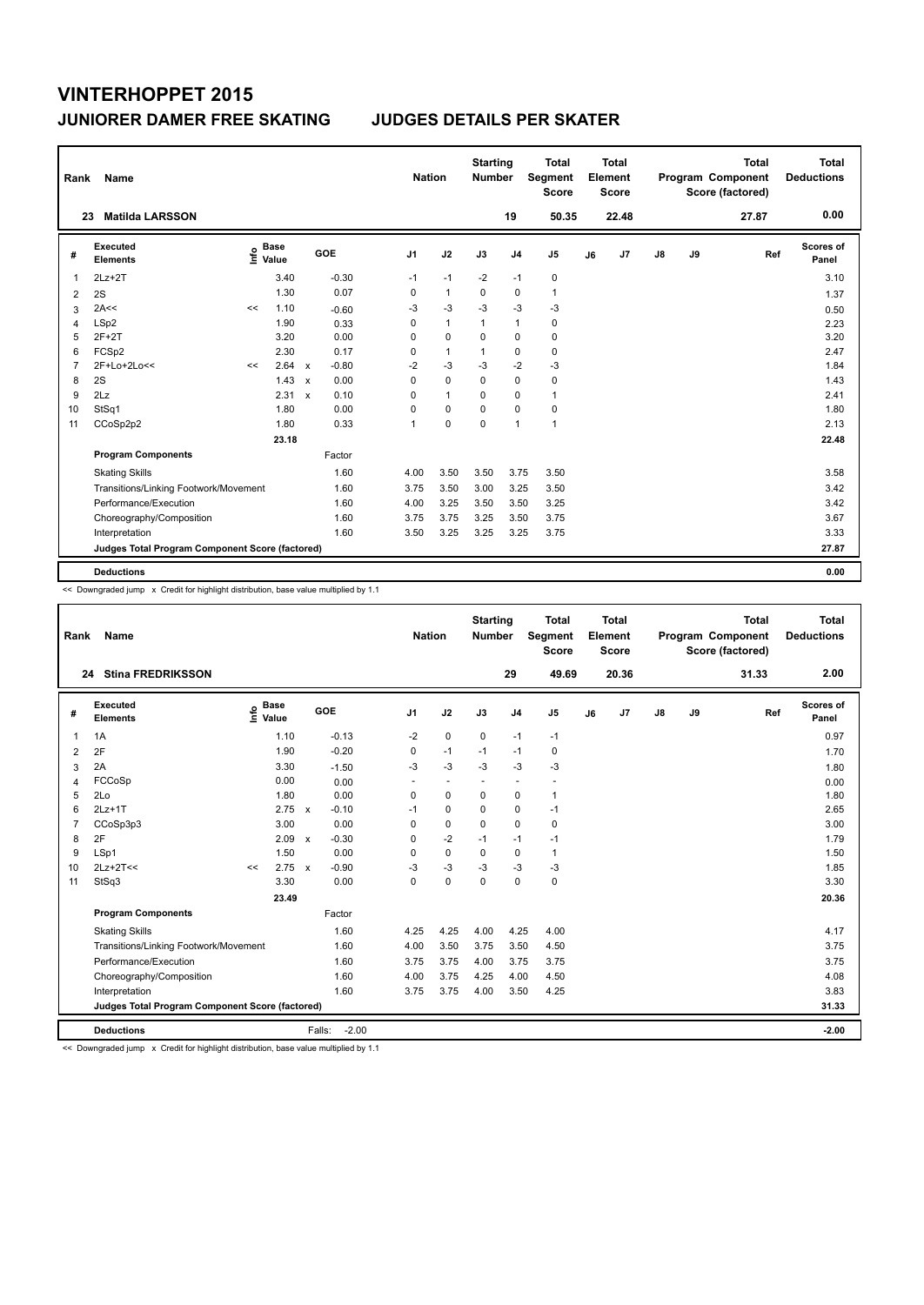| Rank           | Name                                            |      |                      |              |                   | <b>Nation</b>  |              | <b>Starting</b><br><b>Number</b> |                | <b>Total</b><br>Segment<br><b>Score</b> |    | <b>Total</b><br>Element<br><b>Score</b> |    |    | <b>Total</b><br>Program Component<br>Score (factored) | <b>Total</b><br><b>Deductions</b> |
|----------------|-------------------------------------------------|------|----------------------|--------------|-------------------|----------------|--------------|----------------------------------|----------------|-----------------------------------------|----|-----------------------------------------|----|----|-------------------------------------------------------|-----------------------------------|
| 25             | Mikaela SEGER                                   |      |                      |              |                   |                |              |                                  | 13             | 49.35                                   |    | 21.89                                   |    |    | 29.46                                                 | 2.00                              |
| #              | Executed<br><b>Elements</b>                     | ١nf٥ | <b>Base</b><br>Value |              | GOE               | J <sub>1</sub> | J2           | J3                               | J <sub>4</sub> | J <sub>5</sub>                          | J6 | J <sub>7</sub>                          | J8 | J9 | Ref                                                   | Scores of<br>Panel                |
| 1              | $2F+2T$                                         |      | 3.20                 |              | 0.00              | 0              | $\mathbf 0$  | $\mathbf 0$                      | $\mathbf 0$    | $\mathbf{1}$                            |    |                                         |    |    |                                                       | 3.20                              |
| 2              | 1A                                              |      | 1.10                 |              | 0.00              | $\Omega$       | $\mathbf{1}$ | $\Omega$                         | $\mathbf 0$    | 0                                       |    |                                         |    |    |                                                       | 1.10                              |
| 3              | LSp2                                            |      | 1.90                 |              | 0.50              | 1              | $\mathbf{1}$ | $\mathbf{1}$                     | $\mathbf{1}$   | $\mathbf{1}$                            |    |                                         |    |    |                                                       | 2.40                              |
| 4              | $2Lze+2T$                                       | e    | 2.80                 |              | $-0.60$           | $-2$           | $-3$         | $-2$                             | $-1$           | $-2$                                    |    |                                         |    |    |                                                       | 2.20                              |
| 5              | 2S+1Lo+2S<<                                     | <<   | 2.20                 |              | $-0.40$           | $-2$           | $-2$         | $-2$                             | $-2$           | $-2$                                    |    |                                         |    |    |                                                       | 1.80                              |
| 6              | StSq2                                           |      | 2.60                 |              | 0.17              | 0              | $\mathbf{1}$ | $\mathbf 0$                      | 0              | $\mathbf{1}$                            |    |                                         |    |    |                                                       | 2.77                              |
| $\overline{7}$ | FCSp2                                           |      | 2.30                 |              | 0.50              | 1              | $\mathbf{1}$ | $\mathbf{1}$                     | $\mathbf{1}$   | $\mathbf{1}$                            |    |                                         |    |    |                                                       | 2.80                              |
| 8              | 2F                                              |      | 2.09                 | $\mathsf{x}$ | $-0.90$           | $-3$           | $-3$         | $-3$                             | $-3$           | $-3$                                    |    |                                         |    |    |                                                       | 1.19                              |
| 9              | 2Lo                                             |      | 1.98                 | $\mathsf{x}$ | $-0.30$           | $-1$           | $-1$         | $-2$                             | $-1$           | $-1$                                    |    |                                         |    |    |                                                       | 1.68                              |
| 10             | CCoSp3p2                                        |      | 2.50                 |              | 0.00              | $\Omega$       | $\mathbf 0$  | $\mathbf{1}$                     | 0              | 0                                       |    |                                         |    |    |                                                       | 2.50                              |
| 11             | 2Lo<<                                           | <<   | 0.55                 | $\mathsf{x}$ | $-0.30$           | $-3$           | $-3$         | $-3$                             | $-3$           | $-3$                                    |    |                                         |    |    |                                                       | 0.25                              |
|                |                                                 |      | 23.22                |              |                   |                |              |                                  |                |                                         |    |                                         |    |    |                                                       | 21.89                             |
|                | <b>Program Components</b>                       |      |                      |              | Factor            |                |              |                                  |                |                                         |    |                                         |    |    |                                                       |                                   |
|                | <b>Skating Skills</b>                           |      |                      |              | 1.60              | 4.00           | 3.75         | 3.50                             | 4.00           | 3.75                                    |    |                                         |    |    |                                                       | 3.83                              |
|                | Transitions/Linking Footwork/Movement           |      |                      |              | 1.60              | 4.00           | 3.75         | 3.25                             | 3.25           | 3.50                                    |    |                                         |    |    |                                                       | 3.50                              |
|                | Performance/Execution                           |      |                      |              | 1.60              | 3.75           | 3.50         | 3.50                             | 3.50           | 4.25                                    |    |                                         |    |    |                                                       | 3.58                              |
|                | Choreography/Composition                        |      |                      |              | 1.60              | 4.25           | 3.75         | 3.25                             | 3.75           | 4.00                                    |    |                                         |    |    |                                                       | 3.83                              |
|                | Interpretation                                  |      |                      |              | 1.60              | 4.00           | 3.50         | 3.00                             | 3.50           | 4.00                                    |    |                                         |    |    |                                                       | 3.67                              |
|                | Judges Total Program Component Score (factored) |      |                      |              |                   |                |              |                                  |                |                                         |    |                                         |    |    |                                                       | 29.46                             |
|                | <b>Deductions</b>                               |      |                      |              | $-2.00$<br>Falls: |                |              |                                  |                |                                         |    |                                         |    |    |                                                       | $-2.00$                           |

<< Downgraded jump x Credit for highlight distribution, base value multiplied by 1.1 e Wrong edge

| Rank           | Name                                            |          |                      |              |            | <b>Nation</b> |              | <b>Starting</b><br><b>Number</b> |                | <b>Total</b><br>Segment<br><b>Score</b> |    | Total<br>Element<br><b>Score</b> |               |    | <b>Total</b><br>Program Component<br>Score (factored) | <b>Total</b><br><b>Deductions</b> |
|----------------|-------------------------------------------------|----------|----------------------|--------------|------------|---------------|--------------|----------------------------------|----------------|-----------------------------------------|----|----------------------------------|---------------|----|-------------------------------------------------------|-----------------------------------|
|                | Madeleine LUNDÉN<br>26                          |          |                      |              |            |               |              |                                  | 28             | 48.34                                   |    | 19.00                            |               |    | 29.34                                                 | 0.00                              |
| #              | Executed<br><b>Elements</b>                     | Info     | <b>Base</b><br>Value |              | <b>GOE</b> | J1            | J2           | J3                               | J <sub>4</sub> | J <sub>5</sub>                          | J6 | J <sub>7</sub>                   | $\mathsf{J}8$ | J9 | Ref                                                   | <b>Scores of</b><br>Panel         |
| $\mathbf 1$    | $2A < +SEQ$                                     | $\hat{}$ | 1.84                 |              | $-1.33$    | $-3$          | $-3$         | $-2$                             | $-3$           | $-2$                                    |    |                                  |               |    |                                                       | 0.51                              |
| 2              | $2Lz+2T$                                        |          | 3.40                 |              | 0.20       | 0             | $\mathbf{1}$ | 1                                | 0              | $\mathbf{1}$                            |    |                                  |               |    |                                                       | 3.60                              |
| 3              | 2A<                                             | $\prec$  | 2.30                 |              | $-1.33$    | $-3$          | $-3$         | $-2$                             | $-3$           | $-2$                                    |    |                                  |               |    |                                                       | 0.97                              |
| 4              | CCoSp3p3                                        |          | 3.00                 |              | 0.17       | 0             | $\mathbf 0$  | 1                                | 0              | 1                                       |    |                                  |               |    |                                                       | 3.17                              |
| 5              | 1Lo                                             |          | 0.55 x               |              | 0.00       | $\Omega$      | $\mathbf 0$  | $\mathbf 0$                      | 0              | 0                                       |    |                                  |               |    |                                                       | 0.55                              |
| 6              | 1F                                              |          | 0.55                 | $\mathbf{x}$ | $-0.10$    | $\Omega$      | $-1$         | $-1$                             | $-2$           | $-1$                                    |    |                                  |               |    |                                                       | 0.45                              |
| $\overline{7}$ | FSSp3                                           |          | 2.60                 |              | 0.33       | 1             | $\mathbf 0$  | $\mathbf{1}$                     | 0              | 1                                       |    |                                  |               |    |                                                       | 2.93                              |
| 8              | StSq2                                           |          | 2.60                 |              | $-0.33$    | $\Omega$      | 0            | $-1$                             | $-1$           | $-1$                                    |    |                                  |               |    |                                                       | 2.27                              |
| 9              | 2S                                              |          | 1.43                 | $\mathsf{x}$ | 0.00       | $\Omega$      | $\mathbf 0$  | $\Omega$                         | $\mathbf 0$    | 1                                       |    |                                  |               |    |                                                       | 1.43                              |
| 10             | 1Lo                                             |          | 0.55 x               |              | 0.00       | $\Omega$      | $\mathbf 0$  | $\Omega$                         | $\Omega$       | 0                                       |    |                                  |               |    |                                                       | 0.55                              |
| 11             | LSp3                                            |          | 2.40                 |              | 0.17       | 0             | $\pmb{0}$    | $\overline{1}$                   | 0              | 1                                       |    |                                  |               |    |                                                       | 2.57                              |
|                |                                                 |          | 21.22                |              |            |               |              |                                  |                |                                         |    |                                  |               |    |                                                       | 19.00                             |
|                | <b>Program Components</b>                       |          |                      |              | Factor     |               |              |                                  |                |                                         |    |                                  |               |    |                                                       |                                   |
|                | <b>Skating Skills</b>                           |          |                      |              | 1.60       | 4.25          | 4.00         | 3.50                             | 3.75           | 4.00                                    |    |                                  |               |    |                                                       | 3.92                              |
|                | Transitions/Linking Footwork/Movement           |          |                      |              | 1.60       | 3.50          | 3.50         | 3.50                             | 3.25           | 3.50                                    |    |                                  |               |    |                                                       | 3.50                              |
|                | Performance/Execution                           |          |                      |              | 1.60       | 3.75          | 3.75         | 3.75                             | 3.50           | 3.50                                    |    |                                  |               |    |                                                       | 3.67                              |
|                | Choreography/Composition                        |          |                      |              | 1.60       | 4.00          | 3.75         | 3.75                             | 3.50           | 0.50                                    |    |                                  |               |    |                                                       | 3.67                              |
|                | Interpretation                                  |          |                      |              | 1.60       | 3.75          | 3.75         | 3.50                             | 3.25           | 3.50                                    |    |                                  |               |    |                                                       | 3.58                              |
|                | Judges Total Program Component Score (factored) |          |                      |              |            |               |              |                                  |                |                                         |    |                                  |               |    |                                                       | 29.34                             |
|                | <b>Deductions</b>                               |          |                      |              |            |               |              |                                  |                |                                         |    |                                  |               |    |                                                       | 0.00                              |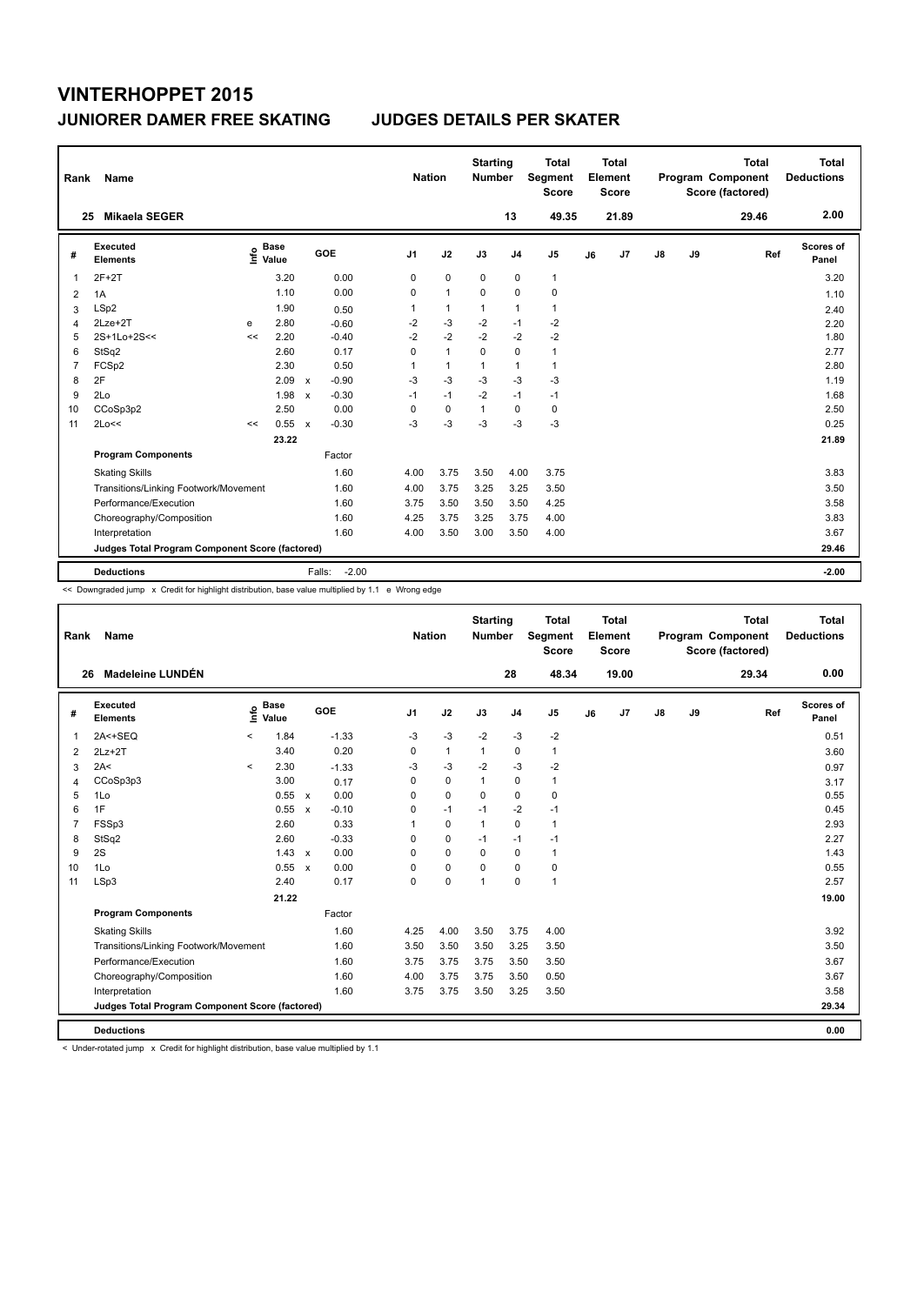| Rank           | Name                                            |                            |        |                                      |                | <b>Nation</b> | <b>Starting</b><br><b>Number</b> |                | <b>Total</b><br>Segment<br><b>Score</b> |    | <b>Total</b><br>Element<br><b>Score</b> |    |    | <b>Total</b><br>Program Component<br>Score (factored) | Total<br><b>Deductions</b> |
|----------------|-------------------------------------------------|----------------------------|--------|--------------------------------------|----------------|---------------|----------------------------------|----------------|-----------------------------------------|----|-----------------------------------------|----|----|-------------------------------------------------------|----------------------------|
| 27             | Nathalie SÖDERLIND                              |                            |        |                                      |                |               |                                  | 3              | 46.65                                   |    | 26.59                                   |    |    | 25.06                                                 | 5.00                       |
| #              | Executed<br><b>Elements</b>                     | <b>Base</b><br>۴ê<br>Value |        | GOE                                  | J <sub>1</sub> | J2            | J3                               | J <sub>4</sub> | J <sub>5</sub>                          | J6 | J7                                      | J8 | J9 | Ref                                                   | Scores of<br>Panel         |
| 1              | 2A                                              |                            | 3.30   | $-1.17$                              | $-3$           | $-3$          | $-2$                             | $-2$           | $-2$                                    |    |                                         |    |    |                                                       | 2.13                       |
| 2              | $2S+2Lo$                                        |                            | 3.10   | 0.00                                 | 0              | $\mathbf 0$   | 0                                | $\mathbf 0$    | 0                                       |    |                                         |    |    |                                                       | 3.10                       |
| 3              | 3S                                              |                            | 4.20   | $-2.10$                              | $-3$           | $-3$          | $-3$                             | $-3$           | $-3$                                    |    |                                         |    |    |                                                       | 2.10                       |
| 4              | FCCoSp3p4                                       |                            | 3.50   | $-0.20$                              | $-1$           | 0             | $-1$                             | $-1$           | 0                                       |    |                                         |    |    |                                                       | 3.30                       |
| 5              | 2F                                              |                            | 1.90   | $-0.90$                              | -3             | $-3$          | -3                               | $-3$           | -3                                      |    |                                         |    |    |                                                       | 1.00                       |
| 6              | 2A<                                             | $\prec$                    | 2.53   | $-1.50$<br>$\mathsf{x}$              | $-3$           | $-3$          | $-3$                             | $-3$           | $-3$                                    |    |                                         |    |    |                                                       | 1.03                       |
| $\overline{7}$ | CCoSp3p3                                        |                            | 3.00   | 0.00                                 | 0              | $\mathbf 0$   | $\Omega$                         | $\mathbf 0$    | $\mathbf 0$                             |    |                                         |    |    |                                                       | 3.00                       |
| 8              | 2F+2Lo+2T                                       |                            | 5.50   | $-0.90$<br>$\boldsymbol{\mathsf{x}}$ | $-3$           | $-3$          | $-3$                             | $-3$           | $-3$                                    |    |                                         |    |    |                                                       | 4.60                       |
| 9              | FCSSp2                                          |                            | 2.30   | $-0.50$                              | $-2$           | $-1$          | $-1$                             | $-2$           | $-2$                                    |    |                                         |    |    |                                                       | 1.80                       |
| 10             | StSq2                                           |                            | 2.60   | $-0.33$                              | 0              | $\mathbf 0$   | $-1$                             | $-1$           | $-1$                                    |    |                                         |    |    |                                                       | 2.27                       |
| 11             | $2S+2T$                                         |                            | 2.86 x | $-0.60$                              | $-3$           | $-3$          | $-3$                             | $-3$           | $-3$                                    |    |                                         |    |    |                                                       | 2.26                       |
|                |                                                 |                            | 34.79  |                                      |                |               |                                  |                |                                         |    |                                         |    |    |                                                       | 26.59                      |
|                | <b>Program Components</b>                       |                            |        | Factor                               |                |               |                                  |                |                                         |    |                                         |    |    |                                                       |                            |
|                | <b>Skating Skills</b>                           |                            |        | 1.60                                 | 3.00           | 3.50          | 3.00                             | 3.00           | 3.25                                    |    |                                         |    |    |                                                       | 3.08                       |
|                | Transitions/Linking Footwork/Movement           |                            |        | 1.60                                 | 3.00           | 3.25          | 2.75                             | 2.75           | 3.50                                    |    |                                         |    |    |                                                       | 3.00                       |
|                | Performance/Execution                           |                            |        | 1.60                                 | 3.00           | 3.50          | 2.75                             | 3.00           | 3.50                                    |    |                                         |    |    |                                                       | 3.17                       |
|                | Choreography/Composition                        |                            |        | 1.60                                 | 3.25           | 3.25          | 3.25                             | 3.50           | 3.50                                    |    |                                         |    |    |                                                       | 3.33                       |
|                | Interpretation                                  |                            |        | 1.60                                 | 3.00           | 3.25          | 2.50                             | 3.00           | 3.25                                    |    |                                         |    |    |                                                       | 3.08                       |
|                | Judges Total Program Component Score (factored) |                            |        |                                      |                |               |                                  |                |                                         |    |                                         |    |    |                                                       | 25.06                      |
|                | <b>Deductions</b>                               |                            |        | Time violation:<br>$-1.00$           |                |               |                                  |                | Falls:<br>$-4.00$                       |    |                                         |    |    |                                                       | $-5.00$                    |

< Under-rotated jump x Credit for highlight distribution, base value multiplied by 1.1

| <b>Name</b><br>Rank |                                                 |      |                      |                           |                   | <b>Nation</b>  |              |              | <b>Starting</b><br><b>Number</b> | <b>Total</b><br>Segment<br><b>Score</b> |    | <b>Total</b><br>Element<br><b>Score</b> |               |    | <b>Total</b><br>Program Component<br>Score (factored) | Total<br><b>Deductions</b> |
|---------------------|-------------------------------------------------|------|----------------------|---------------------------|-------------------|----------------|--------------|--------------|----------------------------------|-----------------------------------------|----|-----------------------------------------|---------------|----|-------------------------------------------------------|----------------------------|
| 28                  | <b>Ildi ADOK</b>                                |      |                      |                           |                   |                |              |              | 5                                | 44.55                                   |    | 18.08                                   |               |    | 27.47                                                 | 1.00                       |
| #                   | Executed<br><b>Elements</b>                     | ١nfo | <b>Base</b><br>Value |                           | GOE               | J <sub>1</sub> | J2           | J3           | J <sub>4</sub>                   | J <sub>5</sub>                          | J6 | J7                                      | $\mathsf{J}8$ | J9 | Ref                                                   | Scores of<br>Panel         |
| $\overline{1}$      | 2A<<                                            | <<   | 1.10                 |                           | $-0.60$           | $-3$           | $-3$         | $-3$         | $-3$                             | $-3$                                    |    |                                         |               |    |                                                       | 0.50                       |
| 2                   | 3Lo<<                                           | <<   | 1.80                 |                           | $-0.90$           | $-3$           | $-3$         | $-3$         | $-3$                             | $-3$                                    |    |                                         |               |    |                                                       | 0.90                       |
| 3                   | 2Lze                                            | е    | 1.50                 |                           | $-0.50$           | $-2$           | $-1$         | $-2$         | $-1$                             | $-2$                                    |    |                                         |               |    |                                                       | 1.00                       |
| 4                   | FSSp2                                           |      | 2.30                 |                           | $-0.20$           | $-1$           | $\mathbf 0$  | $\Omega$     | $-1$                             | $-1$                                    |    |                                         |               |    |                                                       | 2.10                       |
| 5                   | 1Lz                                             |      | 0.60                 |                           | 0.00              | $\Omega$       | $\mathbf 0$  | $\Omega$     | $\mathbf 0$                      | $-1$                                    |    |                                         |               |    |                                                       | 0.60                       |
| 6                   | 1A                                              |      | 1.21 x               |                           | 0.00              | 0              | $\mathbf 0$  | $\Omega$     | $\mathbf 0$                      | 0                                       |    |                                         |               |    |                                                       | 1.21                       |
| $\overline{7}$      | LSp4                                            |      | 2.70                 |                           | 0.33              | $\Omega$       | $\mathbf{1}$ | $\Omega$     | $\mathbf{1}$                     | 1                                       |    |                                         |               |    |                                                       | 3.03                       |
| 8                   | StSq2                                           |      | 2.60                 |                           | 0.50              | $\Omega$       | $\mathbf{1}$ | $\mathbf{1}$ | $\mathbf{1}$                     | 1                                       |    |                                         |               |    |                                                       | 3.10                       |
| 9                   | 2F                                              |      | 2.09                 | $\mathsf{x}$              | 0.00              | $\Omega$       | $\mathbf{1}$ | $\Omega$     | $\mathbf 0$                      | $\mathbf 0$                             |    |                                         |               |    |                                                       | 2.09                       |
| 10                  | 1F                                              |      | 0.55                 | $\boldsymbol{\mathsf{x}}$ | 0.00              | $\Omega$       | 0            | $\Omega$     | 0                                | 0                                       |    |                                         |               |    |                                                       | 0.55                       |
| 11                  | CCoSp3p3                                        |      | 3.00                 |                           | 0.00              | 0              | $\mathbf 0$  | $-1$         | $\mathbf 0$                      | 0                                       |    |                                         |               |    |                                                       | 3.00                       |
|                     |                                                 |      | 19.45                |                           |                   |                |              |              |                                  |                                         |    |                                         |               |    |                                                       | 18.08                      |
|                     | <b>Program Components</b>                       |      |                      |                           | Factor            |                |              |              |                                  |                                         |    |                                         |               |    |                                                       |                            |
|                     | <b>Skating Skills</b>                           |      |                      |                           | 1.60              | 3.25           | 3.75         | 3.50         | 3.50                             | 3.25                                    |    |                                         |               |    |                                                       | 3.42                       |
|                     | Transitions/Linking Footwork/Movement           |      |                      |                           | 1.60              | 3.00           | 3.50         | 3.25         | 3.25                             | 3.25                                    |    |                                         |               |    |                                                       | 3.25                       |
|                     | Performance/Execution                           |      |                      |                           | 1.60              | 3.25           | 3.75         | 3.50         | 3.25                             | 3.50                                    |    |                                         |               |    |                                                       | 3.42                       |
|                     | Choreography/Composition                        |      |                      |                           | 1.60              | 3.50           | 4.00         | 3.50         | 3.50                             | 3.50                                    |    |                                         |               |    |                                                       | 3.50                       |
|                     | Interpretation                                  |      |                      |                           | 1.60              | 3.50           | 3.75         | 3.75         | 3.25                             | 3.50                                    |    |                                         |               |    |                                                       | 3.58                       |
|                     | Judges Total Program Component Score (factored) |      |                      |                           |                   |                |              |              |                                  |                                         |    |                                         |               |    |                                                       | 27.47                      |
|                     | <b>Deductions</b>                               |      |                      |                           | $-1.00$<br>Falls: |                |              |              |                                  |                                         |    |                                         |               |    |                                                       | $-1.00$                    |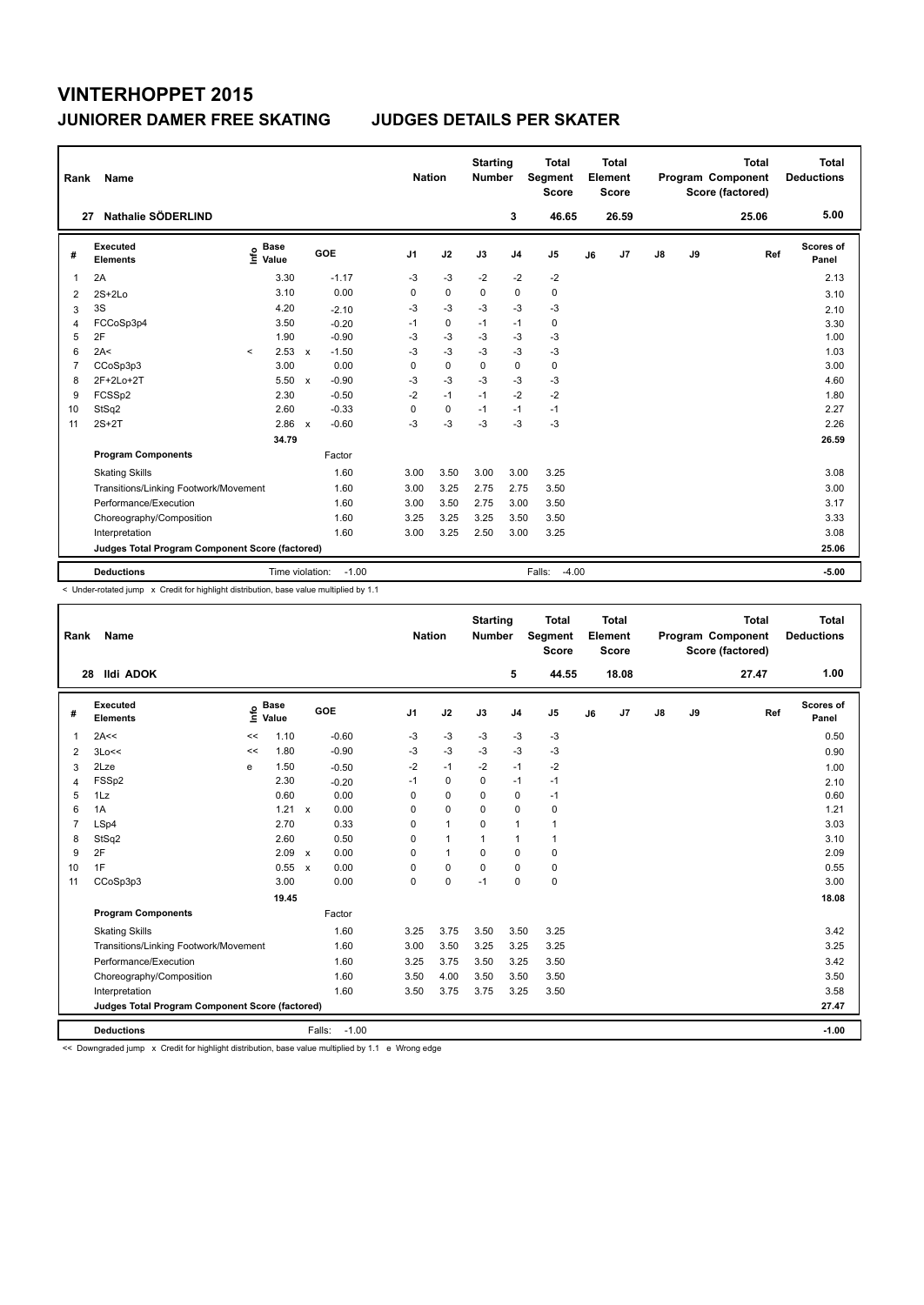|                | Rank<br>Name                                    |              |                      |                           |                   |                | <b>Nation</b> |          |                | <b>Total</b><br>Segment<br><b>Score</b> | <b>Total</b><br>Element<br><b>Score</b> |                |               |    | <b>Total</b><br>Program Component<br>Score (factored) | <b>Total</b><br><b>Deductions</b> |
|----------------|-------------------------------------------------|--------------|----------------------|---------------------------|-------------------|----------------|---------------|----------|----------------|-----------------------------------------|-----------------------------------------|----------------|---------------|----|-------------------------------------------------------|-----------------------------------|
|                | <b>Elina ANDERSSON</b><br>29                    |              |                      |                           |                   |                |               |          | 1              | 43.72                                   |                                         | 21.53          |               |    | 23.19                                                 | 1.00                              |
| #              | Executed<br><b>Elements</b>                     | ١nf٥         | <b>Base</b><br>Value |                           | GOE               | J <sub>1</sub> | J2            | J3       | J <sub>4</sub> | J <sub>5</sub>                          | J6                                      | J <sub>7</sub> | $\mathsf{J}8$ | J9 | Ref                                                   | Scores of<br>Panel                |
| 1              | 2Lz                                             |              | 2.10                 |                           | $-0.30$           | $-1$           | $-1$          | $-2$     | $-1$           | $-1$                                    |                                         |                |               |    |                                                       | 1.80                              |
| 2              | $2F+2Lo<<$                                      | <<           | 2.40                 |                           | $-0.70$           | $-2$           | $-2$          | $-3$     | $-2$           | $-3$                                    |                                         |                |               |    |                                                       | 1.70                              |
| 3              | CCoSp3p3                                        |              | 3.00                 |                           | $-0.60$           | $-2$           | $-2$          | $-3$     | $-2$           | $-2$                                    |                                         |                |               |    |                                                       | 2.40                              |
| 4              | 2Lz                                             | $\mathbf{I}$ | 2.10                 |                           | $-0.30$           | $-1$           | $-2$          | $-1$     | $-1$           | $-1$                                    |                                         |                |               |    |                                                       | 1.80                              |
| 5              | StSq2                                           |              | 2.60                 |                           | $-0.50$           | $-1$           | $-1$          | $-2$     | $-1$           | $-1$                                    |                                         |                |               |    |                                                       | 2.10                              |
| 6              | $2F+2T$                                         |              | 3.52                 | $\mathsf{x}$              | $-0.90$           | $-3$           | $-3$          | $-3$     | $-3$           | $-3$                                    |                                         |                |               |    |                                                       | 2.62                              |
| $\overline{7}$ | FCSp2                                           |              | 2.30                 |                           | $-0.40$           | $-2$           | $-1$          | $-1$     | $-1$           | $-2$                                    |                                         |                |               |    |                                                       | 1.90                              |
| 8              | 2Lo+1A+SEQ                                      |              | 2.55                 | $\mathsf{x}$              | 0.00              | 0              | $\mathbf 0$   | $-1$     | 0              | 0                                       |                                         |                |               |    |                                                       | 2.55                              |
| 9              | 2S                                              |              | 1.43                 | $\boldsymbol{\mathsf{x}}$ | $-0.20$           | $-1$           | $-1$          | $-1$     | $-1$           | $-1$                                    |                                         |                |               |    |                                                       | 1.23                              |
| 10             | 2S                                              |              | 1.43                 | $\mathbf{x}$              | 0.00              | 0              | $\mathbf 0$   | $\Omega$ | $\Omega$       | 0                                       |                                         |                |               |    |                                                       | 1.43                              |
| 11             | SSp3                                            |              | 2.10                 |                           | $-0.10$           | 0              | 0             | $-1$     | $\mathbf 0$    | $-1$                                    |                                         |                |               |    |                                                       | 2.00                              |
|                |                                                 |              | 25.53                |                           |                   |                |               |          |                |                                         |                                         |                |               |    |                                                       | 21.53                             |
|                | <b>Program Components</b>                       |              |                      |                           | Factor            |                |               |          |                |                                         |                                         |                |               |    |                                                       |                                   |
|                | <b>Skating Skills</b>                           |              |                      |                           | 1.60              | 3.00           | 3.25          | 3.25     | 3.25           | 3.25                                    |                                         |                |               |    |                                                       | 3.25                              |
|                | Transitions/Linking Footwork/Movement           |              |                      |                           | 1.60              | 2.75           | 2.75          | 2.50     | 2.50           | 2.50                                    |                                         |                |               |    |                                                       | 2.58                              |
|                | Performance/Execution                           |              |                      |                           | 1.60              | 2.75           | 3.00          | 2.75     | 3.00           | 2.75                                    |                                         |                |               |    |                                                       | 2.83                              |
|                | Choreography/Composition                        |              |                      |                           | 1.60              | 3.00           | 3.00          | 3.00     | 3.25           | 3.00                                    |                                         |                |               |    |                                                       | 3.00                              |
|                | Interpretation                                  |              |                      |                           | 1.60              | 2.75           | 3.25          | 2.75     | 3.00           | 2.50                                    |                                         |                |               |    |                                                       | 2.83                              |
|                | Judges Total Program Component Score (factored) |              |                      |                           |                   |                |               |          |                |                                         |                                         |                |               |    |                                                       | 23.19                             |
|                | <b>Deductions</b>                               |              |                      |                           | $-1.00$<br>Falls: |                |               |          |                |                                         |                                         |                |               |    |                                                       | $-1.00$                           |

<< Downgraded jump x Credit for highlight distribution, base value multiplied by 1.1 ! Not clear edge

| Rank           | Name                                            |   |                                  |              |         | <b>Nation</b>  |              | <b>Starting</b><br><b>Number</b> |                | <b>Total</b><br>Segment<br><b>Score</b> |    | Total<br>Element<br><b>Score</b> |               |    | <b>Total</b><br>Program Component<br>Score (factored) |     | <b>Total</b><br><b>Deductions</b> |
|----------------|-------------------------------------------------|---|----------------------------------|--------------|---------|----------------|--------------|----------------------------------|----------------|-----------------------------------------|----|----------------------------------|---------------|----|-------------------------------------------------------|-----|-----------------------------------|
|                | <b>Isabelle LETTERKRANTZ</b><br>30              |   |                                  |              |         |                |              |                                  | 4              | 42.90                                   |    | 21.09                            |               |    | 22.81                                                 |     | 1.00                              |
| #              | Executed<br><b>Elements</b>                     |   | <b>Base</b><br>e Base<br>⊆ Value |              | GOE     | J <sub>1</sub> | J2           | J3                               | J <sub>4</sub> | J5                                      | J6 | J7                               | $\mathsf{J}8$ | J9 |                                                       | Ref | Scores of<br>Panel                |
| 1              | 1A+2T+2Lo                                       |   | 4.20                             |              | $-0.90$ | $-3$           | $-3$         | $-3$                             | $-3$           | $-3$                                    |    |                                  |               |    |                                                       |     | 3.30                              |
| 2              | 2F                                              |   | 1.90                             |              | 0.00    | $\Omega$       | $\mathbf 0$  | $\Omega$                         | 0              | 1                                       |    |                                  |               |    |                                                       |     | 1.90                              |
| 3              | 2S                                              |   | 1.30                             |              | 0.00    | 0              | $\mathbf{1}$ | $\Omega$                         | 0              | 0                                       |    |                                  |               |    |                                                       |     | 1.30                              |
| 4              | FCSSp2                                          |   | 2.30                             |              | $-0.30$ | 0              | $-1$         | $-1$                             | $-1$           | $-1$                                    |    |                                  |               |    |                                                       |     | 2.00                              |
| 5              | 2Lz                                             |   | 2.10                             |              | 0.00    | 0              | $\mathbf 0$  | $\mathbf 0$                      | 0              | 0                                       |    |                                  |               |    |                                                       |     | 2.10                              |
| 6              | $2F+2Lo$                                        |   | 3.70                             |              | $-0.60$ | $-2$           | $-2$         | $-2$                             | $-2$           | $-2$                                    |    |                                  |               |    |                                                       |     | 3.10                              |
| $\overline{7}$ | CCoSp2p2                                        |   | 1.80                             |              | $-0.40$ | 0              | $-1$         | $-2$                             | $-1$           | $-2$                                    |    |                                  |               |    |                                                       |     | 1.40                              |
| 8              | $2Lze+2T$                                       | e | 3.08                             | $\mathsf{x}$ | $-0.70$ | $-2$           | $-3$         | $-2$                             | $-2$           | $-3$                                    |    |                                  |               |    |                                                       |     | 2.38                              |
| 9              | LSpB                                            |   | 1.20                             |              | $-0.30$ | $-1$           | $-1$         | $-2$                             | $-1$           | $-1$                                    |    |                                  |               |    |                                                       |     | 0.90                              |
| 10             | 1A                                              |   | 1.21                             | $\mathbf{x}$ | 0.00    | $\Omega$       | $\Omega$     | $\Omega$                         | $\Omega$       | 0                                       |    |                                  |               |    |                                                       |     | 1.21                              |
| 11             | StSq1                                           |   | 1.80                             |              | $-0.30$ | $\Omega$       | $-1$         | $-1$                             | $-1$           | $-2$                                    |    |                                  |               |    |                                                       |     | 1.50                              |
|                |                                                 |   | 24.59                            |              |         |                |              |                                  |                |                                         |    |                                  |               |    |                                                       |     | 21.09                             |
|                | <b>Program Components</b>                       |   |                                  |              | Factor  |                |              |                                  |                |                                         |    |                                  |               |    |                                                       |     |                                   |
|                | <b>Skating Skills</b>                           |   |                                  |              | 1.60    | 3.25           | 3.00         | 2.75                             | 3.25           | 2.75                                    |    |                                  |               |    |                                                       |     | 3.00                              |
|                | Transitions/Linking Footwork/Movement           |   |                                  |              | 1.60    | 3.00           | 2.75         | 2.25                             | 2.75           | 2.75                                    |    |                                  |               |    |                                                       |     | 2.75                              |
|                | Performance/Execution                           |   |                                  |              | 1.60    | 3.00           | 3.00         | 2.50                             | 3.00           | 2.75                                    |    |                                  |               |    |                                                       |     | 2.92                              |
|                | Choreography/Composition                        |   |                                  |              | 1.60    | 2.75           | 3.00         | 2.75                             | 3.25           | 3.00                                    |    |                                  |               |    |                                                       |     | 2.92                              |
|                | Interpretation                                  |   |                                  |              | 1.60    | 2.75           | 3.00         | 2.25                             | 2.75           | 2.50                                    |    |                                  |               |    |                                                       |     | 2.67                              |
|                | Judges Total Program Component Score (factored) |   |                                  |              |         |                |              |                                  |                |                                         |    |                                  |               |    |                                                       |     | 22.81                             |
|                | <b>Deductions</b>                               |   |                                  | Falls:       | $-1.00$ |                |              |                                  |                |                                         |    |                                  |               |    |                                                       |     | $-1.00$                           |

x Credit for highlight distribution, base value multiplied by 1.1 e Wrong edge